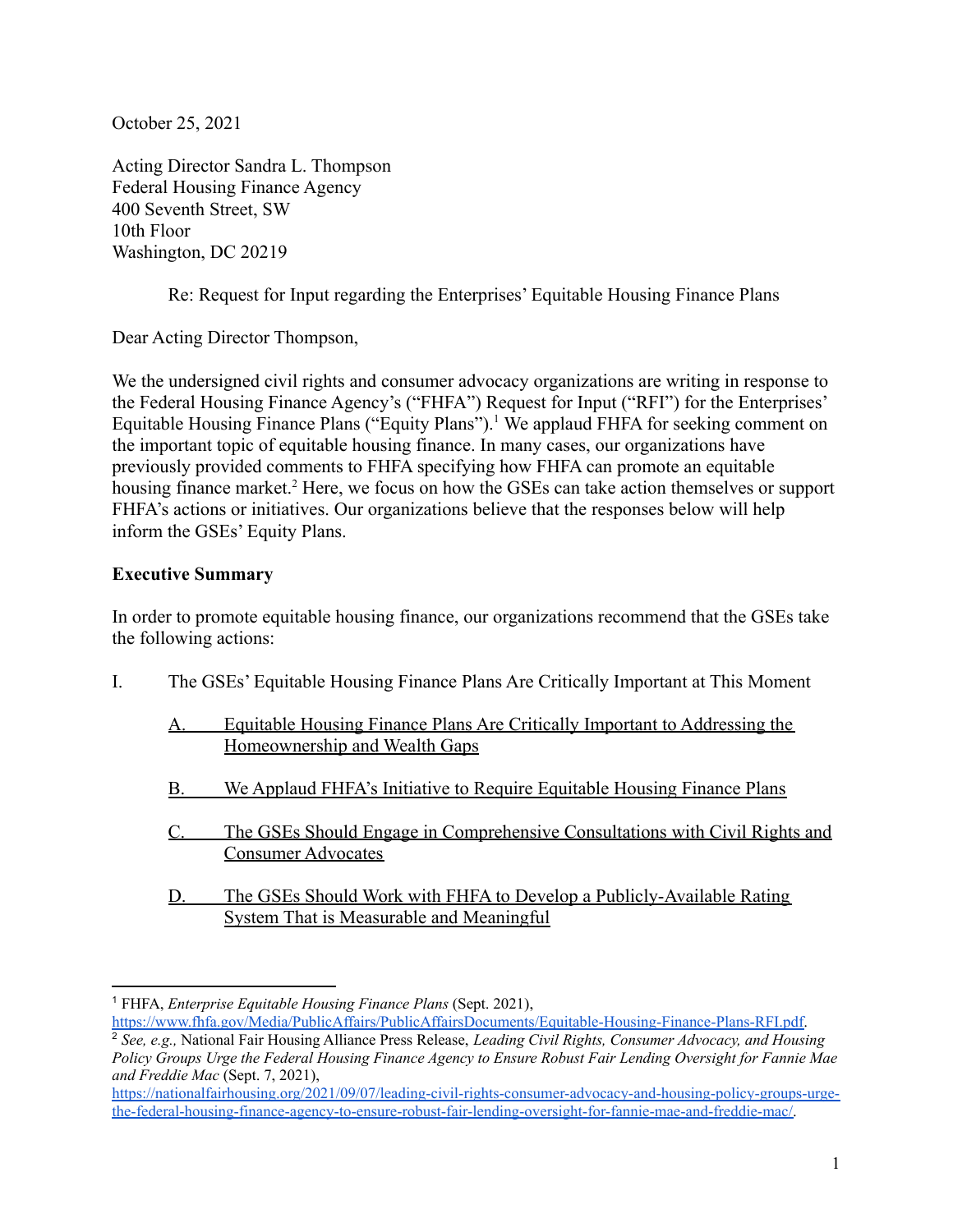- II. The GSEs' Equity Plans Should Address Barriers to Sustainable Homeownership and Provide Meaningful Plans for Action
	- A. Barrier: LTV/DTI
		- *1. The GSEs Should Support Eliminating Loan Level Price Adjustments*
		- *2. The GSEs Should Support Innovative Programs to Increase Access for Black and Brown Borrowers*
			- *a. First Generation Homebuyer Programs*
			- *b. Race-Conscious Special Purpose Credit Programs*
			- *c. Language Access*
			- *d. Artificial Intelligence/Technology*
	- B. Barrier: Credit Score: *The GSEs Should Search for and Adopt Credit Score Models That Are Less Discriminatory Than Classic FICO*
	- C. Barrier: Collateral
		- *1. The GSEs Should Ensure That Appraisal Guidelines Do Not Perpetuate Bias*
		- *2. The GSEs Should Create Programs to Provide Liquidity for Small Dollar Mortgages*
		- *3. The GSEs Should Ensure That Servicing and REO Policies Are Fair and Non-Discriminatory*
	- D. Barrier: Discrimination
		- *1. The GSEs Should Support Elevating the Office of Fair Lending Oversight to a Fully-Staffed Division*
		- *2. The GSEs Should Support Increased Transparency regarding the Fair Lending Examination Findings*
	- E. Other Actions
		- *1. Affirmatively Furthering Fair Housing*
		- *2. Duty to Serve Plans*
		- *3. Affordable Housing Goals*
		- *4. Personnel and Training*
- III. FHFA Should Publicly Release an Equity Plan for the Agency
- IV. Conclusion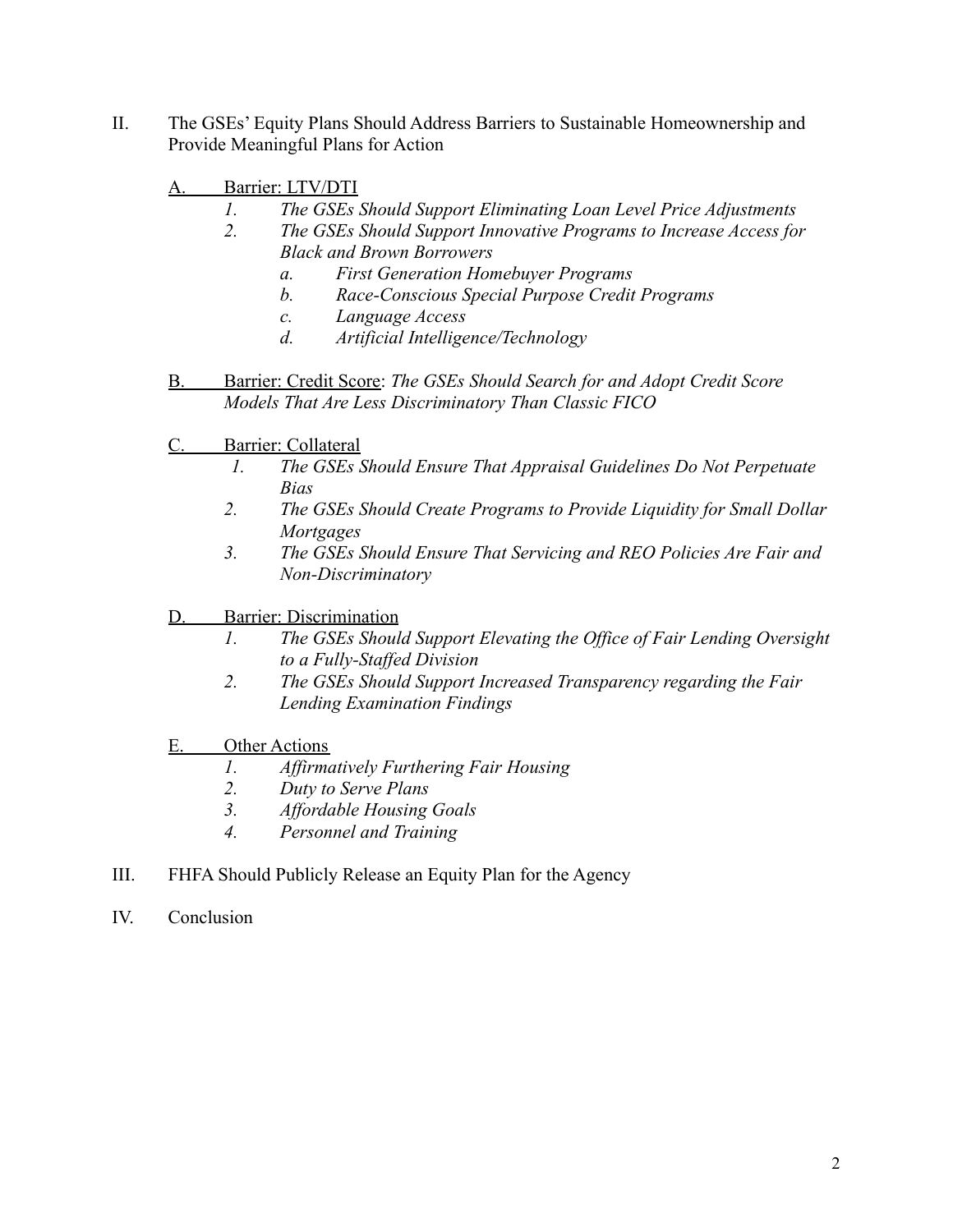#### **I. The GSEs' Equitable Housing Finance Plans Are Critically Important at This Moment**

#### A. Equitable Housing Finance Plans Are Critically Important to Addressing the Homeownership and Wealth Gaps

Homeownership has long been a path into the middle class and economic security for families in America. Unfortunately, America's long history of discriminatory housing policies has created distinct advantages for White families, leading to massive homeownership, credit, and wealth gaps that persist today. Since the Great Recession, the gap between the Black and White homeownership rates in the United States has increased to its highest level in 50 years, from 28.1 percentage points in 2010 to 30.1 percentage points in  $2017<sup>3</sup>$  Most alarmingly, this gap is wider than it was when race-based discrimination against homebuyers was legal. Similarly, White wealth has soared while Black wealth has remained stagnant. In 2019, White median family wealth was valued at \$188,200 while Black families' median net worth was only \$24,100. <sup>4</sup>

In order to grow America's middle class, FHFA and the GSEs must ensure access to mortgage credit on fair terms for all creditworthy borrowers, regardless of their race, national origin, gender, disability, familial status, or other protected characteristics. Such non-discrimination is required under existing statutes and regulations and is essential to closing the homeownership and wealth gaps that have long plagued America's housing finance system.

Ensuring a fair and equitable national housing finance market also makes good business sense. The demographics of the nation are undergoing a dramatic shift and the majority of new households formed over the next decade will be households of color. <sup>5</sup> Moreover, research has shown that homeownership overall is likely to drop in the next two decades.<sup>6</sup> This drop will be more pronounced for Black Americans, unless actions are taken to ensure that they have equitable access. In other words, future housing demand will be driven by people of color. A robust housing market, both for new homebuyers seeking to purchase homes and for existing homeowners seeking to refinance or sell their homes, cannot exist in the absence of access to mortgage credit on fair and equal terms for all creditworthy borrowers. Notably, the GSEs supported more lending to Black and Latino families prior to the Great Recession, although even those levels could be deemed inadequate. At a minimum, the GSEs should return to pre-Great Recession levels.

<sup>5</sup> *See* Laurie Goodman and Jun Zhu, *The Future of Headship and Homeownership*, Urban Institute (Jan. 2021), <https://www.urban.org/sites/default/files/publication/103501/the-future-of-headship-and-homeownership.pdf> (estimating that between 2020 and 2040, there will be 6.9 million net new homeowners comprised of 4.8 million more Latino homeowners, 2.7 million more Asian and other homeowners, and 1.2 million more Black homeowners but 1.8 million fewer White homeowners); Janie Boschma, et al., *Census Release Shows America Is More Diverse and More Multiracial Than Ever*, CNN (Aug. 12, 2021),

[https://www.cnn.com/2021/08/12/politics/us-census-2020-data/index.html.](https://www.cnn.com/2021/08/12/politics/us-census-2020-data/index.html)

<sup>3</sup> Jung Hyun Choi, *Breaking Down the Black-White Homeownership Gap*, Urban institute (Feb. 21, 2020), <https://www.urban.org/urban-wire/breaking-down-black-white-homeownership-gap>.

<sup>4</sup> Neil Bhutta, Jesse Bricker, Andrew Chang, et al., *Changes in U.S. Family Finances from 2016 to 2019: Evidence from the Survey of Consumer Finances*, 106(5) Federal Reserve Bulletin (Sept. 2020), [https://papers.ssrn.com/sol3/papers.cfm?abstract\\_id=3716339](https://papers.ssrn.com/sol3/papers.cfm?abstract_id=3716339).

<sup>6</sup> *See id.*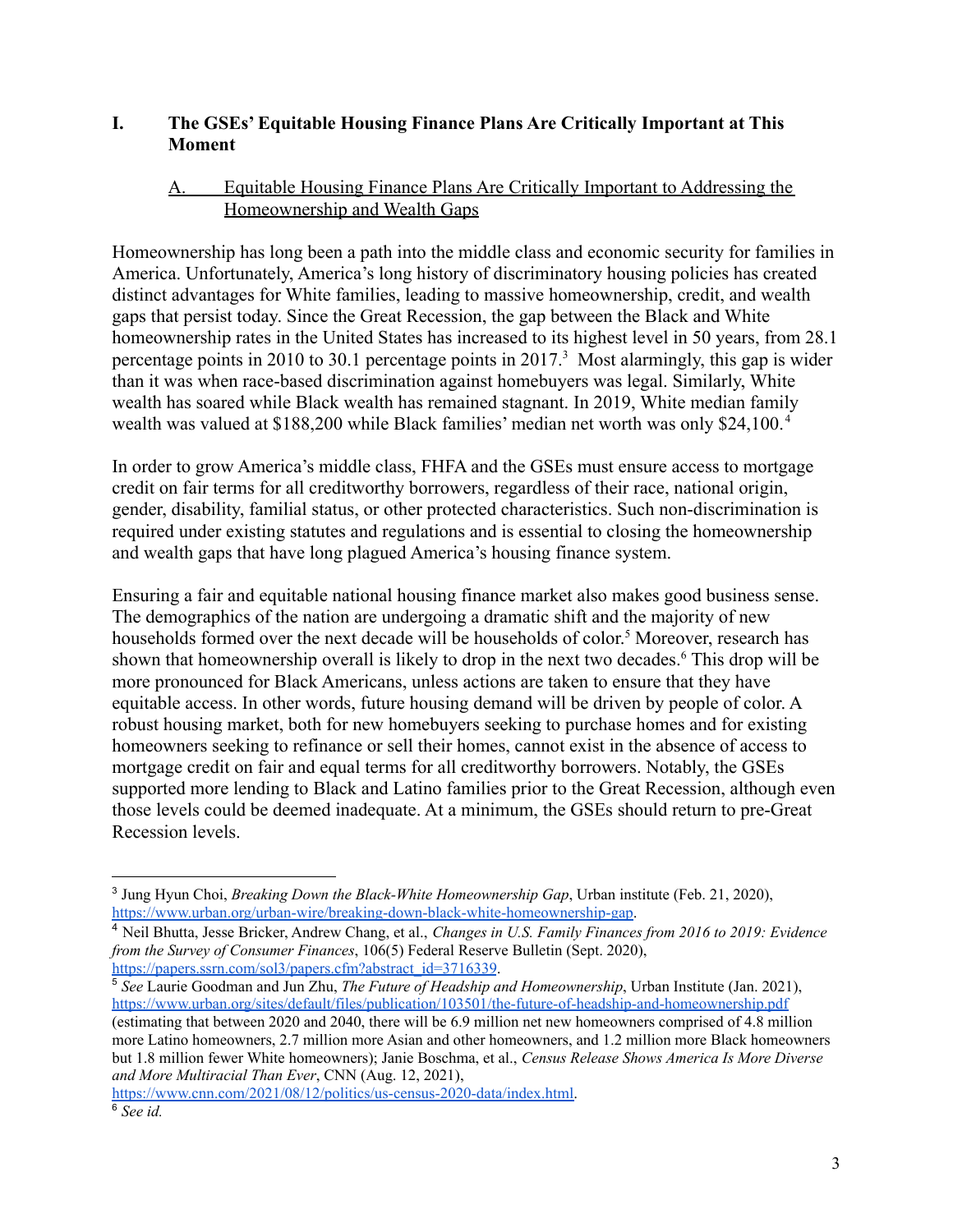Actionable plans for a fair and equitable national housing finance market are critically important at this moment. The GSEs have long had an abysmal record of purchasing mortgages from Black and Brown borrowers, and even those that were purchased often had higher costs for these borrowers than the mortgages for White borrowers.<sup>7</sup> The GSEs can certainly do more to support borrowers and communities of color.

# B. We Applaud FHFA's Initiative to Require Equitable Housing Finance Plans

We applaud FHFA for requiring Fannie Mae and Freddie Mac (the "Government-Sponsored Enterprises," "Enterprises," or "GSEs") to prepare and implement three-year Equitable Housing Finance Plans ("Equity Plans") that describe each Enterprise's planned efforts to advance equity in housing finance.

According to FHFA, the GSEs' first Equity Plans must address the following two Equity Objectives:<sup>8</sup>

- 1) Reducing the racial or ethnic **homeownership gap**; and
- 2) Reducing underinvestment or undervaluation in **formerly redlined areas** that remain racially or ethnically concentrated areas of poverty or otherwise underserved or undervalued.

Moreover, FHFA has stated that the Equity Plan for each Enterprise must include:

- A summary of **consultations** conducted by the Enterprises with underrepresented and affected groups and communities in preparing their plans;
- An identification and summary of **barriers** to sustainable housing opportunity that either:
	- Are directly related to the Enterprises' actions, or
	- Can reasonably be influenced by the Enterprises' actions;
- Objectives and specific measurable **goals** for Charter Act-compliant actions to address these barriers; and
- A plan of meaningful **actions** for the next three-year period to address these barriers.

Finally, FHFA has determined that the timeline for the Equity Plans will be as follows:

- December 31, 2021 The Enterprises must submit their Equity Plans to FHFA.
- January 1, 2022 The Equity Plans become effective.
- April 2023 The Enterprises must report annually on their progress in implementing their Equity Plans, beginning in April 2023.

<https://www.fhfa.gov/AboutUs/Reports/ReportDocuments/Annual-Housing-Report-2020.pdf>. *See also* Jung Hyun Choi *et al.*, *Explaining the Black-White Homeownership Gap*, at 33 (Oct. 2019).

<sup>7</sup> In 2019, 4.8% of Fannie Mae and 3.6% of Freddie Mac home purchase loans were from Black borrowers, and 4.1% and 3.7% of refinance loans. *See* FHFAAnnual Housing Report at 11, Table 6 (October 2020),

[https://www.urban.org/sites/default/files/publication/101160/explaining\\_the\\_black-white\\_homeownership\\_gap\\_a\\_cl](https://www.urban.org/sites/default/files/publication/101160/explaining_the_black-white_homeownership_gap_a_closer_look_at_disparities_across_local_markets_0.pdf) [oser\\_look\\_at\\_disparities\\_across\\_local\\_markets\\_0.pdf](https://www.urban.org/sites/default/files/publication/101160/explaining_the_black-white_homeownership_gap_a_closer_look_at_disparities_across_local_markets_0.pdf) (finding that the GSEs' portfolio share of loans to Black borrowers has remained well below 5 percent of total mortgage acquisitions despite several decades of housing goals).

 $8$  FHFA's optional objectives are listed in Appendix 1.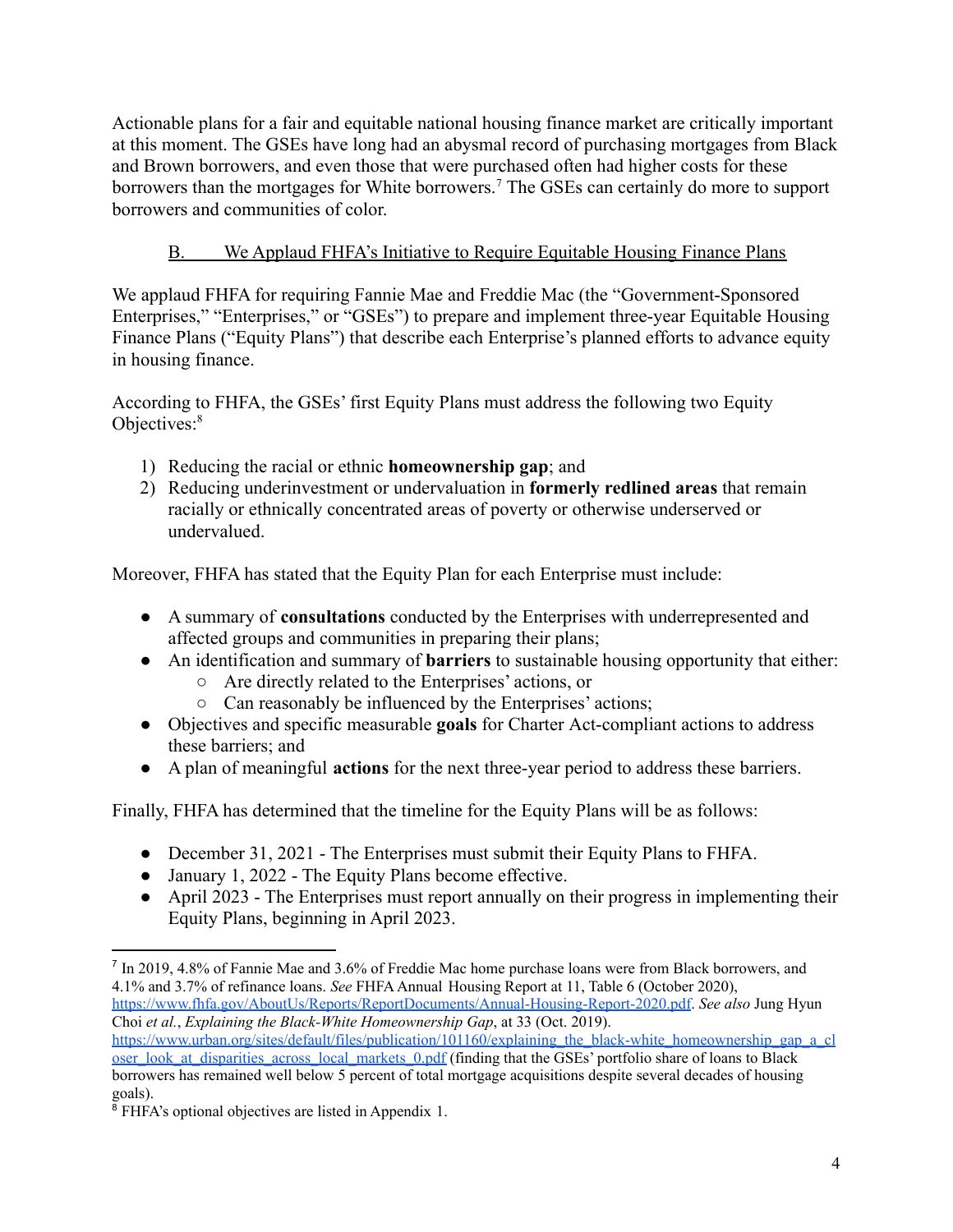FHFA intends to publish the Equity Plans and progress reports for public awareness after they are submitted.

## C. In Preparing the Equity Plans, The GSEs Should Engage in Comprehensive Consultations with Fair Housing, Civil Rights and Consumer Advocates

The GSEs should engage in comprehensive consultations with a diverse group of key stakeholders, including fair housing and civil rights organizations, consumer advocates, rural housing advocates, and other impacted communities in order to receive ongoing input and feedback on the Equity Plans. The proposed Equity Plans are likely to have significant implications for borrowers and communities of color as well as other vulnerable communities, such as individuals with disabilities, families, and borrowers with Limited English Proficiency. The GSEs should regularly engage with these communities and seek solutions that treat all borrowers and communities equitably.

## D. The GSEs Should Work with FHFA to Develop a Publicly-Available Rating System That is Measurable and Meaningful

The GSEs should work with FHFA to develop a rating system for the Equity Plans. As with many supervisory and regulatory plans, using measurable and meaningful metrics helps the regulated entity to determine their level of success and whether there are any weaknesses that should be addressed. Moreover, providing these ratings to the public can provide transparency and ensure that key stakeholders are aware of the GSEs' efforts to achieve an equitable housing finance market.

## **II. The GSEs' Equity Plans Should Address Barriers to Sustainable Homeownership and Provide Meaningful Plans for Action**

We commend FHFA for several recent actions to promote a fair and equitable national housing finance market and offer the following background and recommendations to enhance the Equity Plans. These recommendations consist of meaningful actions to address the homeownership gap for Black and Brown communities and formerly redlined areas, as well as other underserved groups.

# A. Barrier: LTV/DTI

Many potential borrowers of color struggle to meet the standard loan-to-value ("LTV") ratios and/or debt-to-income ("DTI") ratios necessary for loan approval because discriminatory federal housing policies prevented access to homeownership and the wealth building benefits it offers. In addition to this exclusion, several factors, including the unaffordable cost of the loan and the lack of innovative programs to address the homeownership gap, remain as barriers.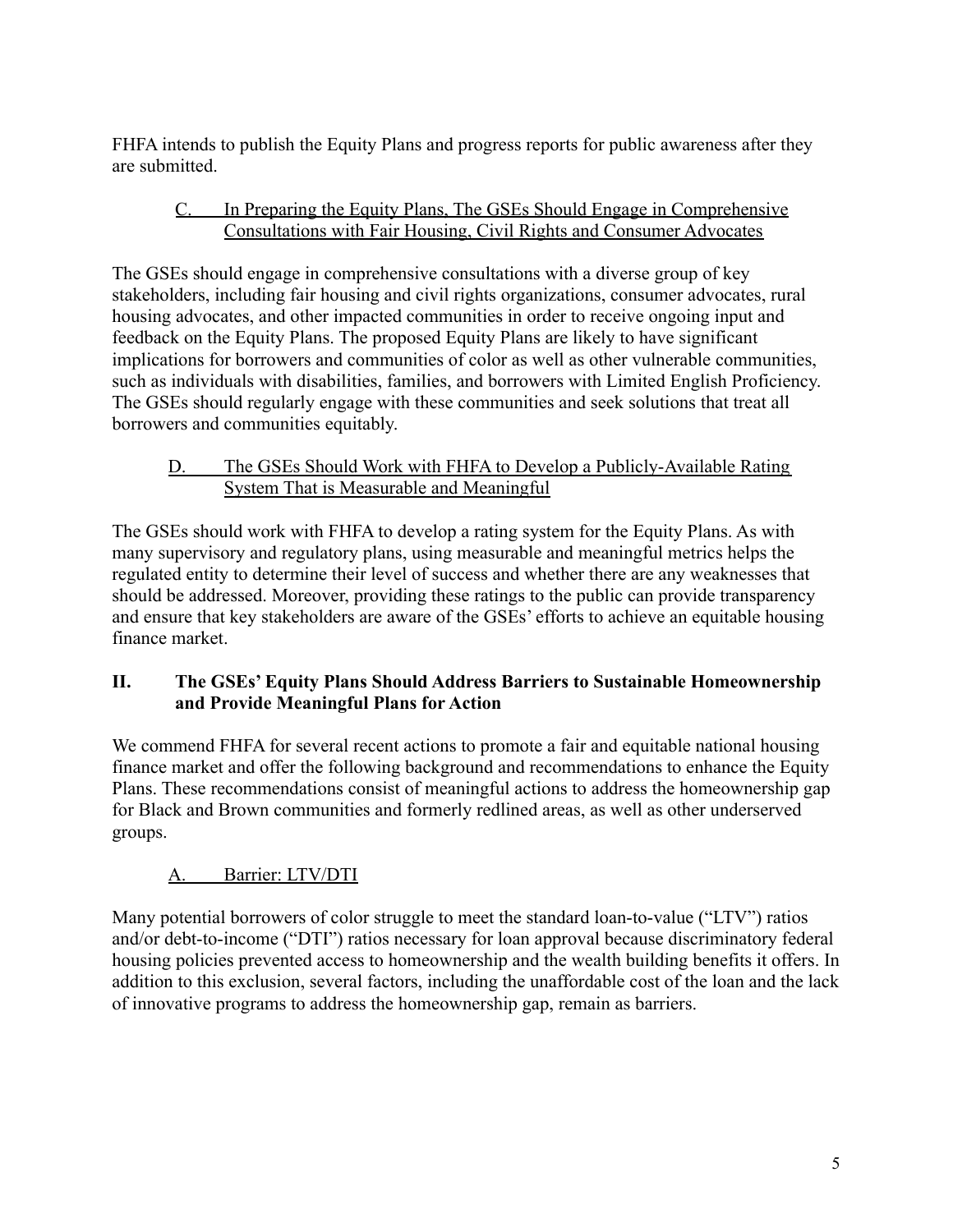#### *1. The GSEs Should Support Eliminating Loan Level Price Adjustments*

Loan Level Price Adjustments ("LLPAs") unjustifiably increase mortgage costs and should be eliminated. In the wake of the Great Recession, FHFA required the GSES to charge lenders upfront guarantee fees known as LLPAs, which are based on certain attributes of the borrower or the loans (e.g., LTV/credit-score grid, cash-out refinance, investor properties, secondary financing at origination, jumbo conforming loan).<sup>9</sup> Most lenders convert the LLPAs into the interest rate on the mortgage, which means that the borrowers must pay the increased cost over the entire life of the loan. As Black and Brown borrowers tend to have less wealth to apply to a down payment due to exclusionary housing policies, this type of pricing scheme tends to have a disparate impact on these borrowers. In some cases, the increased cost of LLPAs can affect the LTV and may price the potential borrower out of the mortgage market altogether.

Notably, the key business justifications for the LLPAs do not hold up under scrutiny. The factors upon which the LLPAs rely (loan-to-value ratio and credit score) are not related to the key risk features of the majority of the loans that experienced massive defaults in the foreclosure crisis. Those loans failed due to the combination of poor underwriting, little or no documentation, high fees, exploding interest rates, risk layering, and negative amortization. The Truth in Lending Act's Ability to Pay/Qualified Mortgage rule already addresses most of these risks. <sup>10</sup>

The LLPAs are also flawed as a mechanism for shrinking the government's footprint in the mortgage market. While they may reduce the number of loans sold to the GSEs, instead of encouraging the re-entry of private capital, they appear to be increasing the number of borrowers seeking loans insured by the Federal Housing Administration ("FHA"). Those loans expose the government and the taxpayer to 100% of the credit risk.

Moreover, the LLPA pricing framework is inherently unfair as it places the burden of the GSEs' financial recovery and future catastrophic risk on Black, Latino, Asian American and Pacific Islander, and Native American borrowers, even though they were the victims of the financial crisis, not the cause.<sup>11</sup> Notably, the GSEs needed a financial rescue from the federal government mostly due to Alt-A loans to borrowers who were wealthier and mostly White. <sup>12</sup> The failures of regulators, the GSEs, and lenders to identify risk and prevent foreclosures, even after repeated warnings from civil rights and consumer advocates, should not fall on the shoulders of the borrowers most burdened by the financial fallout and historic and current structural

<sup>10</sup> 12 C.F.R. § 1026.43. <sup>9</sup> *See* FHFA, Fact Sheet: Result of Fannie Mae and Freddie Mac Guarantee Fee Review (April 17, 2015), <https://www.fhfa.gov/media/publicaffairs/pages/results-of-fannie-mae-and-freddie-mac-guarantee-fee-review.aspx>. *See also*, Fannie Mae LLPA Matrix, available at [https://www.fanniemae.com/content/pricing/llpa-matrix.pdf.](https://www.fanniemae.com/content/pricing/llpa-matrix.pdf)

<sup>&</sup>lt;sup>12</sup> See John Griffith, Seven Things You Need to Know about Fannie Mae and Freddie Mac, Center for American Progress (Sept. 6, 2012), <sup>11</sup> *See* Michelle Aronowitz, Edward L. Golding, and Jung Hyun Choi, *The Unequal Costs of Black Homeownership* (Oct. 1, 2020), [https://gcfp.mit.edu/wp-content/uploads/2020/10/Mortgage-Cost-for-Black-Homeowners-10.1.pdf.](https://gcfp.mit.edu/wp-content/uploads/2020/10/Mortgage-Cost-for-Black-Homeowners-10.1.pdf)

[https://www.americanprogress.org/issues/economy/reports/2012/09/06/36736/7-things-you-need-to-know-about-fan](https://www.americanprogress.org/issues/economy/reports/2012/09/06/36736/7-things-you-need-to-know-about-fannie-mae-and-freddie-mac/) [nie-mae-and-freddie-mac/](https://www.americanprogress.org/issues/economy/reports/2012/09/06/36736/7-things-you-need-to-know-about-fannie-mae-and-freddie-mac/); Testimony of Nikitra Bailey, Executive Vice President, Center for Responsible Lending, Hearing: Sustainable Housing Finance: Private Sector Perspectives on Housing Finance Reform, Subcommittee on Housing and Insurance, U.S. House Committee on Financial Services (Oct. 25, 2017), [https://www.responsiblelending.org/sites/default/files/nodes/files/research-publication/crl-bailey-remarks-written-hfs](https://www.responsiblelending.org/sites/default/files/nodes/files/research-publication/crl-bailey-remarks-written-hfsc-subcommittee-housinginsurance-oct2017.pdf)

[c-subcommittee-housinginsurance-oct2017.pdf](https://www.responsiblelending.org/sites/default/files/nodes/files/research-publication/crl-bailey-remarks-written-hfsc-subcommittee-housinginsurance-oct2017.pdf).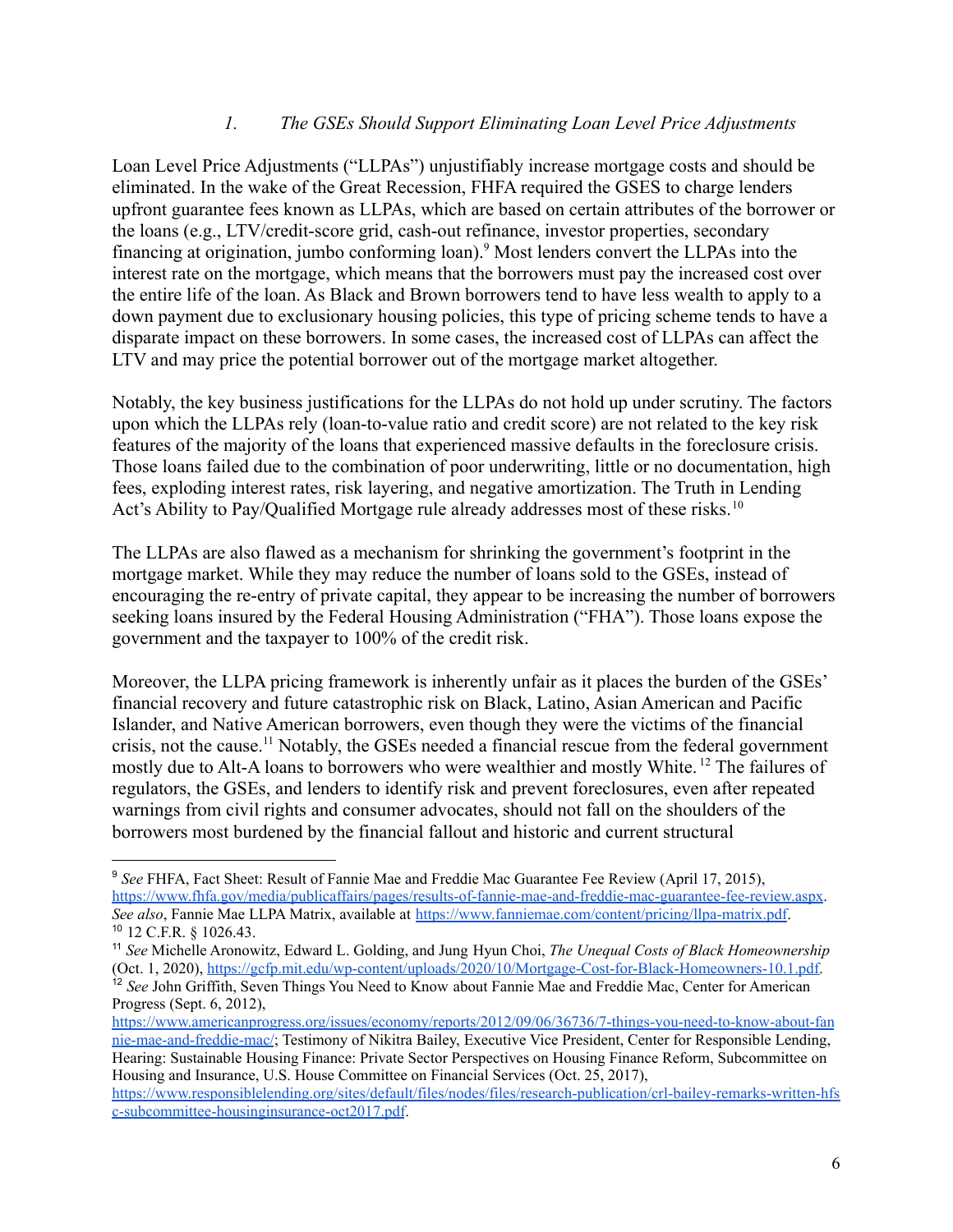discrimination produced by federal housing policies. LLPAs are not necessary for safety and soundness reasons or to recoup the GSEs' lost capital. Now that the GSEs have fully repaid the government for the 2008 bailout, the GSEs should support eliminating the LLPAs as they are a barrier that unnecessarily increases the cost of homeownership.

#### *2. The GSEs Should Support Innovative Programs to Increase Access for Black and Brown Borrowers*

For decades, federally-sanctioned discrimination in the housing finance system largely denied borrowers of color access to homeownership and other wealth-building opportunities.<sup>13</sup> Moreover, the GSEs have long had a very disappointing record of purchasing mortgages from Black and Latino borrowers.<sup>14</sup> As a result, Black and Latinos families often have less intergenerational wealth for themselves and their children. According to consumer research conducted by Fannie Mae, the primary barrier to homeownership for first-time home buyers is saving money for the down payment and closing costs.<sup>15</sup> This is particularly true for borrowers of color who may not benefit from parental wealth transfers to cover down payment costs.<sup>16</sup> Accordingly, the GSEs should support innovative programs to increase access for Black and Brown borrowers.

### *a. First Generation Homebuyer Programs*

The GSEs should support targeting loans and down payment assistance to first generation homebuyers. More specifically, the GSEs should ensure liquidity for first generation homebuyer loans similar to the liquidity provided for first time home buyer programs. The rationale for targeting first generation homebuyers is clear: those whose parents were the victims of exclusionary housing policies or otherwise unable to become homeowners are unlikely to have the benefit of intergenerational wealth and thus are most likely to be limited in their ability to purchase by the long-standing and massive racial wealth gap. An analysis by the National Fair Housing Alliance ("NFHA") and the Center for Responsible Lending ("CRL") shows that targeting down payment assistance to first-generation, first-time homebuyers with incomes at or below 120% of the Area Median Income has the potential to increase access to homeownership for 5 million new homebuyers, including 1.7 million Black homeowners, 1.3 million Latino

<sup>15</sup> Fannie Mae, *Expanded 97% LTV Options* (Oct. 29, 2020),

<sup>13</sup> *See* Lisa Rice, "The Fair Housing Act: A Tool for Expanding Access to Quality Credit," The Fight for Fair Housing: Causes, Consequences, and Future Implications of the 1968 Federal Fair Housing Act (Gregory Squires, 1st ed. 2017) (providing a detailed explanation of how federal race-based housing and credit policies promoted inequality). *See also* Richard Rothstein, The Color of Law: A Forgotten History of How Our Government Segregated America (2017).

<sup>&</sup>lt;sup>14</sup> In 2019, 4.8% of Fannie Mae and 3.6% of Freddie Mac home purchase loans were from Black borrowers, and 4.1% and 3.7% of refinance loans. *See* FHFAAnnual Housing Report at 11, Table 6 (October 2020), <https://www.fhfa.gov/AboutUs/Reports/ReportDocuments/Annual-Housing-Report-2020.pdf>.

[https://singlefamily.fanniemae.com/media/8381/display.](https://singlefamily.fanniemae.com/media/8381/display)

<sup>16</sup> *See* Jung Hyun Choi, *Breaking Down the Black-White Homeownership Gap*, Urban Institute (Feb. 21, 2020), <https://www.urban.org/urban-wire/breaking-down-black-white-homeownership-gap> (positing that the bigger racial homeownership gap in lower-income groups may be partly explained by differences in wealth and parental support, which are likely to be more crucial in helping low-income households attain homeownership).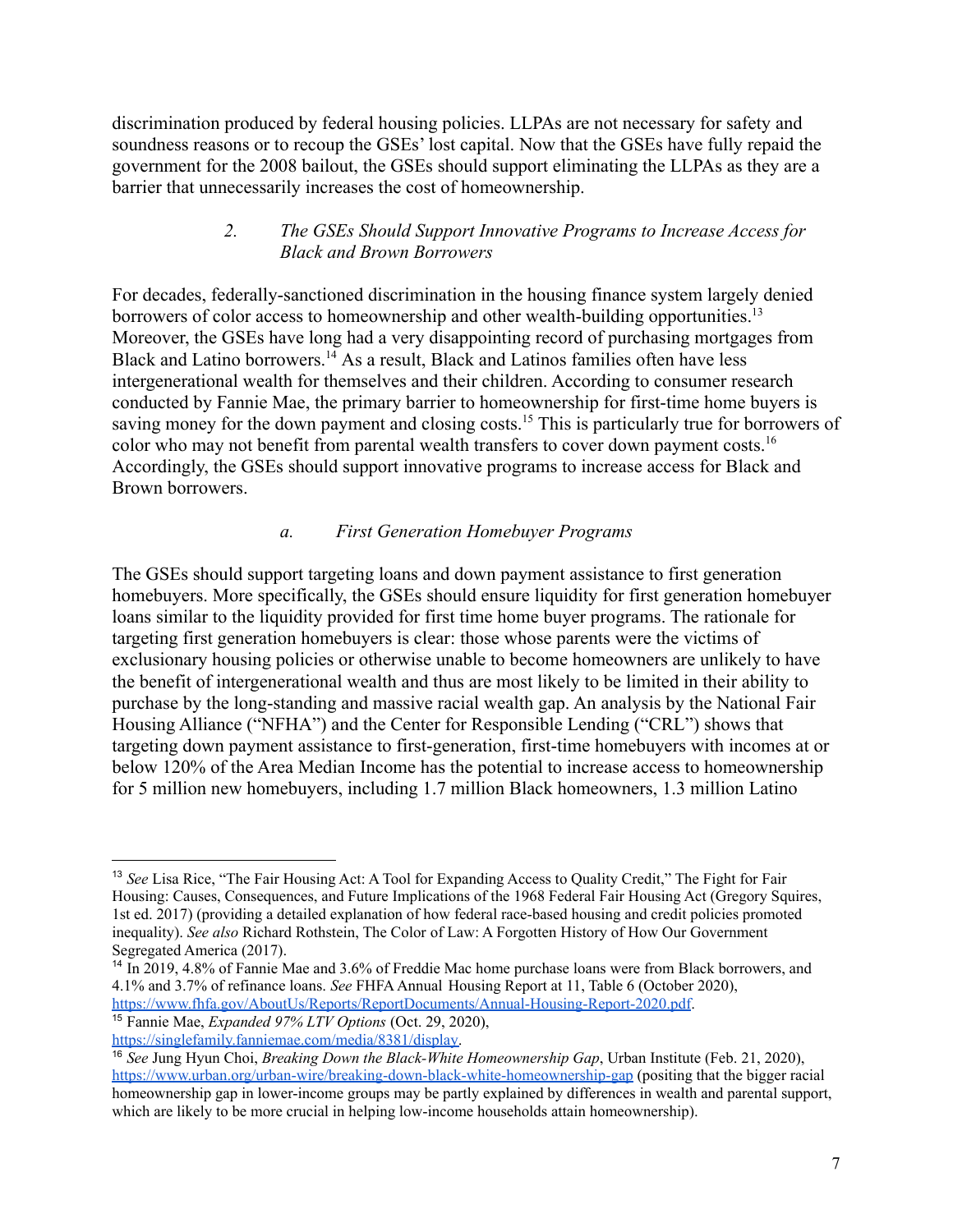homeowners, and 1.5 million White homeowners, which would help to close the homeownership gap. $17$ 

### *b. Race-Conscious Special Purpose Credit Programs*

The GSEs should create purchase programs for race-conscious Special Purpose Credit Programs mortgages to ensure liquidity for this market. Unfortunately, the Black/White homeownership gap is as large today as it was in 1968, before passage of the Fair Housing Act.<sup>18</sup> Race-neutral remedies have failed to close that gap. The Equal Credit Opportunity Act ("ECOA") and Regulation B have long contained a provision that allows lenders to offer race-conscious Special Purpose Credit Programs, but lenders have been reluctant to do so without clear guidance from the regulators and assurances of mortgage market liquidity.<sup>19</sup> In addition to creating purchase programs, the GSEs should encourage the U.S. Department of Housing and Urban Development ("HUD") to issue guidance to clarify that the Fair Housing Act also permits special purpose credit programs.<sup>20</sup> Finally, the GSEs should encourage the Consumer Financial Protection Bureau ("CFPB"), and the other federal financial regulators to issue more practical guidance (such as a template) on what exactly a lender can put in a written plan to satisfy Regulation B and minimize legal risk. Although the CFPB has provided some guidance,  $21$  it is often difficult for all but the most sophisticated lenders to understand how to translate that type of guidance into a written plan and actionable program.,

### *c. Language Access*

In 2017, FHFA required the GSEs to identify major obstacles for Limited English Proficient ("LEP") borrowers in accessing mortgage credit, analyze potential solutions, and develop a multi-year plan to support improved access.<sup>22</sup> The GSEs can improve upon this effort by:

- Supporting efforts to add the language preference question back to the Uniform Residential Loan Application;
- Requiring loan originators to use the Supplemental Consumer Information Form, which contains the language preference question and also a question about housing counseling;
- Requiring that the language preference information to be made a part of the loan file that transfers with servicing rights; and

[https://nationalfairhousing.org/wp-content/uploads/2020/11/NFHA\\_Relman\\_SPCP\\_Article.pdf.](https://nationalfairhousing.org/wp-content/uploads/2020/11/NFHA_Relman_SPCP_Article.pdf)

<https://www.fhfa.gov/PolicyProgramsResearch/Policy/Pages/Language-Access.aspx>.

<sup>17</sup> NFHA/CRL, *First Generation: Criteria for a Targeted Down Payment Assistance Program* (May 21, 2021), [https://nationalfairhousing.org/wp-content/uploads/2021/06/crl-nfha-first-generation-jun21.pdf.](https://nationalfairhousing.org/wp-content/uploads/2021/06/crl-nfha-first-generation-jun21.pdf)

<sup>18</sup> *See* Jung Hyun Choi, *Breaking Down the Black-White Homeownership Gap*, Urban institute (Feb. 21, 2020), <https://www.urban.org/urban-wire/breaking-down-black-white-homeownership-gap>.

<sup>19</sup> *See* Regulation B, 12 C.F.R.§ 1002.8. *See also* Lisa Rice, Using Special Purpose Credit Programs to Expand Equality, National Fair Housing Alliance (Nov. 4, 2020), [https://nationalfairhousing.org/using-spcps-blog/.](https://nationalfairhousing.org/using-spcps-blog/)

<sup>&</sup>lt;sup>20</sup> See Letter from NFHA and the Mortgage Bankers Association to HUD regarding Special Purpose Credit Programs and the Fair Housing Act (May 10, 2021),

[https://nationalfairhousing.org/wp-content/uploads/2021/05/HUD-SPCP-Letter\\_Final.pdf;](https://nationalfairhousing.org/wp-content/uploads/2021/05/HUD-SPCP-Letter_Final.pdf) NFHA and Relman Colfax LLC, *Special Purpose Credit Programs: How a Powerful Tool for Addressing Lending Disparities Fits within the Antidiscrimination Law Ecosystem* (Nov. 2020),

<sup>21</sup> CFPB, *Equal Credit Opportunity (Regulation B); Special Purpose Credit Programs*, 86 Fed. Reg. 3762 (Jan. 15, 2021).

<sup>22</sup> FHFA, *Language Access* (Sept. 2020),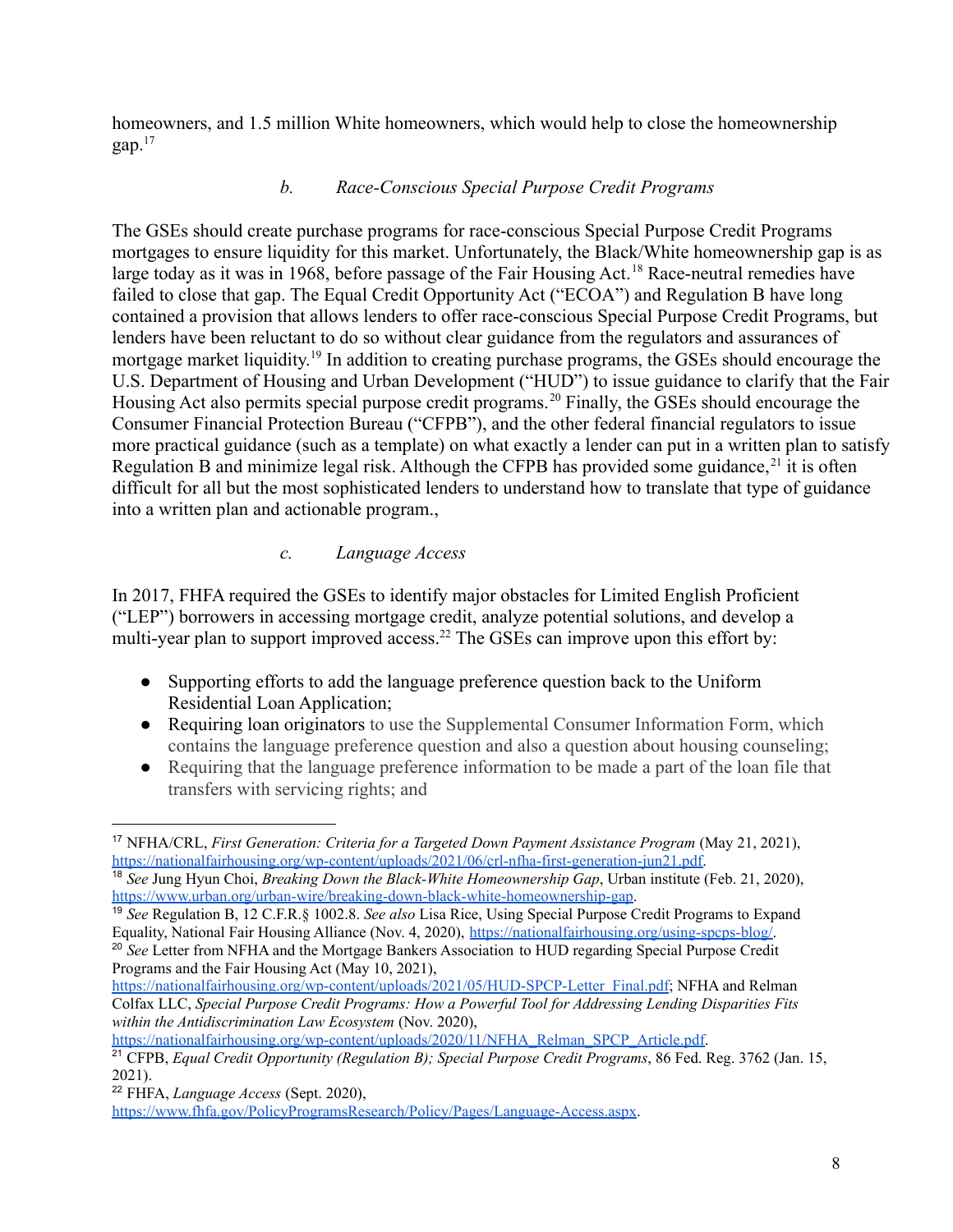• Requiring loan originators and servicers to provide translated documents when they are available.

## *d. Artificial Intelligence/Technology*

The GSEs should embrace innovative technologies designed to significantly reduce, and ultimately eliminate, bias in algorithmic-based systems, including artificial intelligence ("AI"). We are at a critical crossroads in determining whether to develop equitable systems that serve and uplift the whole of the national financial services market, or systems that perpetuate, amplify, and even exacerbate existing discriminatory patterns. The GSEs should ensure that AI systems support non-discriminatory and equitable housing and finance markets.<sup>23</sup>

#### B. Barrier: Credit Score: *The GSEs Should Search for and Adopt Credit Score Models That Are Less Discriminatory Than Classic FICO*

The credit scoring system in many ways embeds and reflects the nation's history of discrimination in financial services.<sup>24</sup> Because of the history of racial discrimination, segregated neighborhoods were created and people of color have had limited access to affordable, sustainable credit. Instead of accessing mainstream credit available to White borrowers, people of color have often been relegated to using fringe lenders and paying much more than they would have had to otherwise. The current credit-scoring systems work against the goal of moving qualified consumers into the financial mainstream as they reflect our broken dual credit market.

The GSEs have long required lenders to use the Classic FICO credit score model even though this model has a disparate impact and less discriminatory alternatives exist. Civil rights and consumer advocates have repeatedly sounded the alarm that the Classic FICO model is antiquated and has a disparate impact on borrowers of color and other protected groups.<sup>25</sup> Despite these urgent concerns, on November 10, 2020, FHFA announced that the GSEs validated and approved the Classic FICO credit score model for use, in accordance with FHFA's final rule on credit score model approvals.<sup>26</sup> The GSEs should ensure that the process for validating and

[https://cpb-us-e1.wpmucdn.com/sites.suffolk.edu/dist/3/1172/files/2014/01/Rice-Swesnik\\_Lead.pdf.](https://cpb-us-e1.wpmucdn.com/sites.suffolk.edu/dist/3/1172/files/2014/01/Rice-Swesnik_Lead.pdf)

<sup>23</sup> For more details on equitable AI systems, *see* NFHA Press Release, *Leading Civil Rights, Consumer, and Technology Advocates Urge the Federal Financial Regulators to Promote Equitable Artificial Intelligence in Financial Services* (July 1, 2021),

[https://nationalfairhousing.org/2021/07/01/leading-civil-rights-consumer-and-technology-advocates-urge-the-federal](https://nationalfairhousing.org/2021/07/01/leading-civil-rights-consumer-and-technology-advocates-urge-the-federal-financial-regulators-to-promote-equitable-artificial-intelligence-in-financial-services/) [-financial-regulators-to-promote-equitable-artificial-intelligence-in-financial-services/](https://nationalfairhousing.org/2021/07/01/leading-civil-rights-consumer-and-technology-advocates-urge-the-federal-financial-regulators-to-promote-equitable-artificial-intelligence-in-financial-services/).

<sup>24</sup> *See* Sarah Ludwig, *Credit Scores in America Perpetuate Racial Injustice. Here's How*, The Guardian (Oct. 13, 2015), [https://www.theguardian.com/commentisfree/2015/oct/13/your-credit-score-is-racist-heres-why;](https://www.theguardian.com/commentisfree/2015/oct/13/your-credit-score-is-racist-heres-why) Lisa Rice and Deidre Swesnik, Discriminatory Effects of Credit Scoring on Communities of Color, 46 Suffolk U. L. Rev. 935, 952-959 (2013),

<sup>25</sup> *See, e.g.*, Comment of National Consumer Law Center et al. to Request for Input on Fannie Mae and Freddie Mac Credit Score Requirement (March 30, 2018),

<https://www.fhfa.gov//AboutUs/Contact/Pages/input-submission-detail.aspx?RFIId=986> (describing the disparate impact of Classic FICO's treatment of medical debt on borrowers of color).

<sup>26</sup> *See* FHFA, *Credit Scores*, [https://www.fhfa.gov/PolicyProgramsResearch/Policy/Pages/Credit-Scores.aspx.](https://www.fhfa.gov/PolicyProgramsResearch/Policy/Pages/Credit-Scores.aspx)

FHFA's final rule (12 C.F.R. Part 1254) implemented the requirements in Section 310 of the Economic Growth, Regulatory Relief, and Consumer Protection Act, which was enacted on May 24, 2018. The final rule requires credit score model developers to address in the application the model's compliance with federal fair lending requirements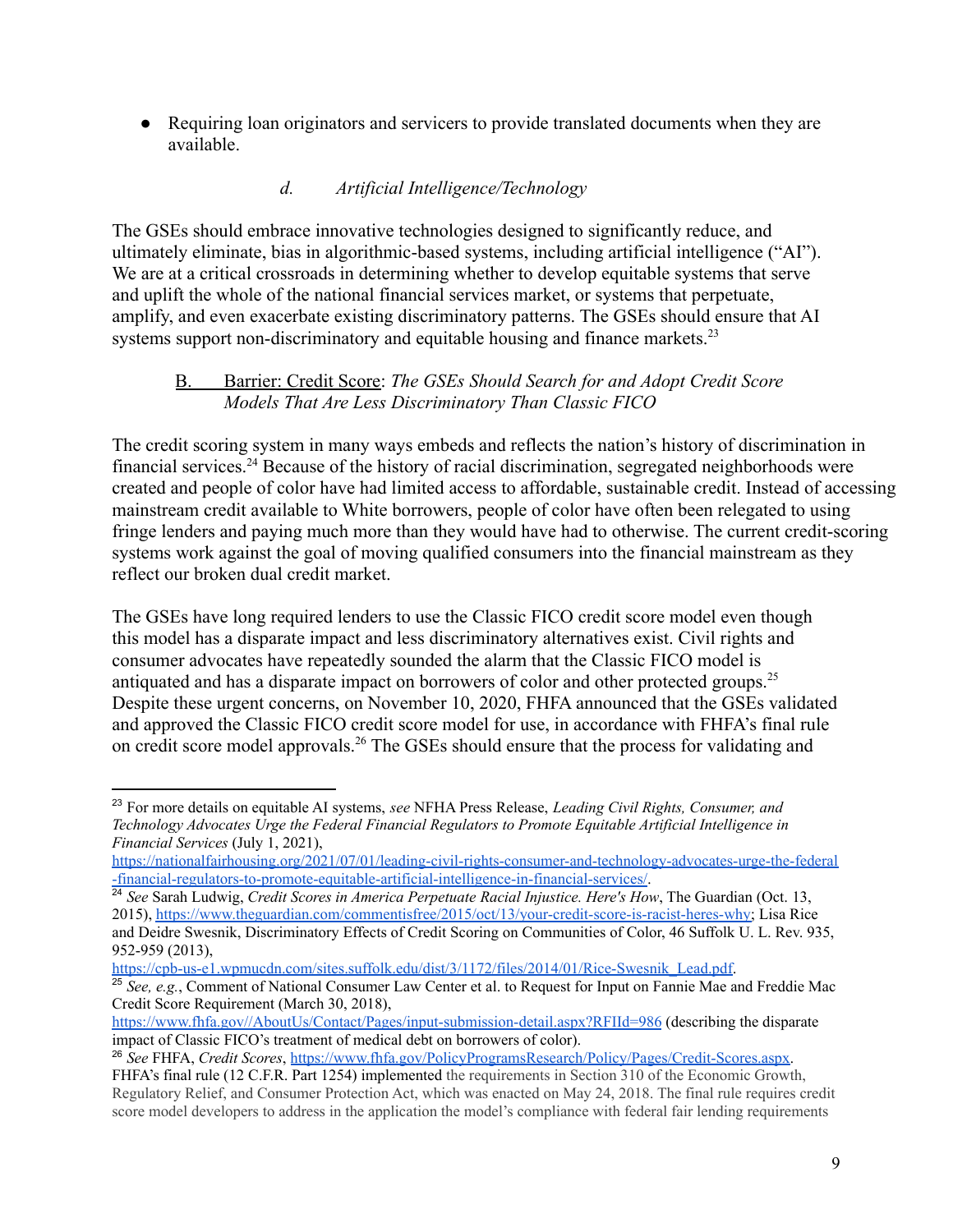approving other less discriminatory credit score models moves as quickly as possible. In addition, the GSEs should ensure that the fair lending risk assessment required by FHFA's rule includes a rigorous analysis of less discriminatory alternatives with respect to each credit score model considered.

The GSEs should also support pilot mortgage programs that allow the use of nontraditional credit criteria like rental payment information, $27$  residual income, and housing payment shock and that include consumer default-prevention mechanisms to expand affordable credit access to underserved borrowers (in conjunction with FHA). However, the use of nontraditional criteria, such as rental payment history, should not lead to increased pricing through LLPAs. Research has shown that people with on-time rental payments rarely default, so elevated LLPAs are unnecessary and inappropriate.<sup>28</sup>

### C. Barrier: Collateral

Another barrier is the collateral itself, which can raise various issues. Sometimes there is appraisal bias, where a home for a borrower of color or in a community of color is undervalued and may not support the contract price.<sup>29</sup> At other times in the past, appraisals were inflated to support subprime loans, resulting in homeowners being upside down in their mortgages. Also, low home values in communities of color may result in smaller mortgages that lenders may not want to originate. Finally, sometimes, there is discrimination in servicing and REO policies, which may lead to undervaluations and disinvestment in communities of color

### *1. The GSEs Should Ensure That Appraisal Guidelines Do Not Perpetuate Bias*

The GSEs are in a unique position to identify and address any potential discrimination in the appraisal system. The GSEs are exempt from the appraisal requirements set forth in Title XI of the Financial Institution Reform, Recovery, and Enforcement Act of 1989 ("FIRREA"),<sup>30</sup> which means that the GSEs' guidelines can be instrumental in addressing decades of bias in the appraisal system for the large portion of the mortgage market covered by the activities of the GSEs. Moreover, the Fair Housing Act clearly prohibits discrimination in appraisals. <sup>31</sup> Thus, the

[https://www.brookings.edu/research/devaluation-of-assets-in-black-neighborhoods/.](https://www.brookings.edu/research/devaluation-of-assets-in-black-neighborhoods/)

<sup>(12</sup> C.F.R. § 1254.6(2)) and requires the GSEs to conduct an Enterprise Business Assessment, which includes a fair lending risk and impact assessment (12 C.F.R. § 1254.8(2)).

<sup>&</sup>lt;sup>27</sup> We commend Fannie Mae for its recent announcement to allow lenders, with the applicant's permission, to use bank account data to include 12 months of consistent rental payments in underwriting and assessing eligibility for a mortgage. *See* Hugh Frater, *Helping Renters Unlock the Door to Homeownership*, Fannie Mae Perspectives Blog (Aug.11, 2021),

<sup>28</sup> *See* Laurie Goodman and Jun Zhu, *Rental Payment History Should Be Used to Assess the Creditworthiness of Mortgage Borrowers*, Urban Institute (April 17, 2018), <https://www.fanniemae.com/research-and-insights/perspectives/helping-renters-unlock-door-homeownership>.

<sup>29</sup> *See* Andre Perry, Jonathan Rothwell, and David Harshbarger, *The Devaluation of Assets in Black Neighborhoods*, The Brookings Institution Metropolitan Policy Program (Nov. 2018), <https://www.urban.org/urban-wire/rental-pay-history-should-be-used-assess-creditworthiness-mortgage-borrowers>.

<sup>30</sup> FIRREA, Pub. L. 101-73, Title XI, codified at 12 U.S.C. § 3331 *et seq.*

<sup>31</sup> *See* Fair Housing Act, 42 U.S.C. § 3605. HUD's implementing regulation states that prohibited practices include "[u]sing an appraisal of residential real property in connection with the sale, rental, or financing of any dwelling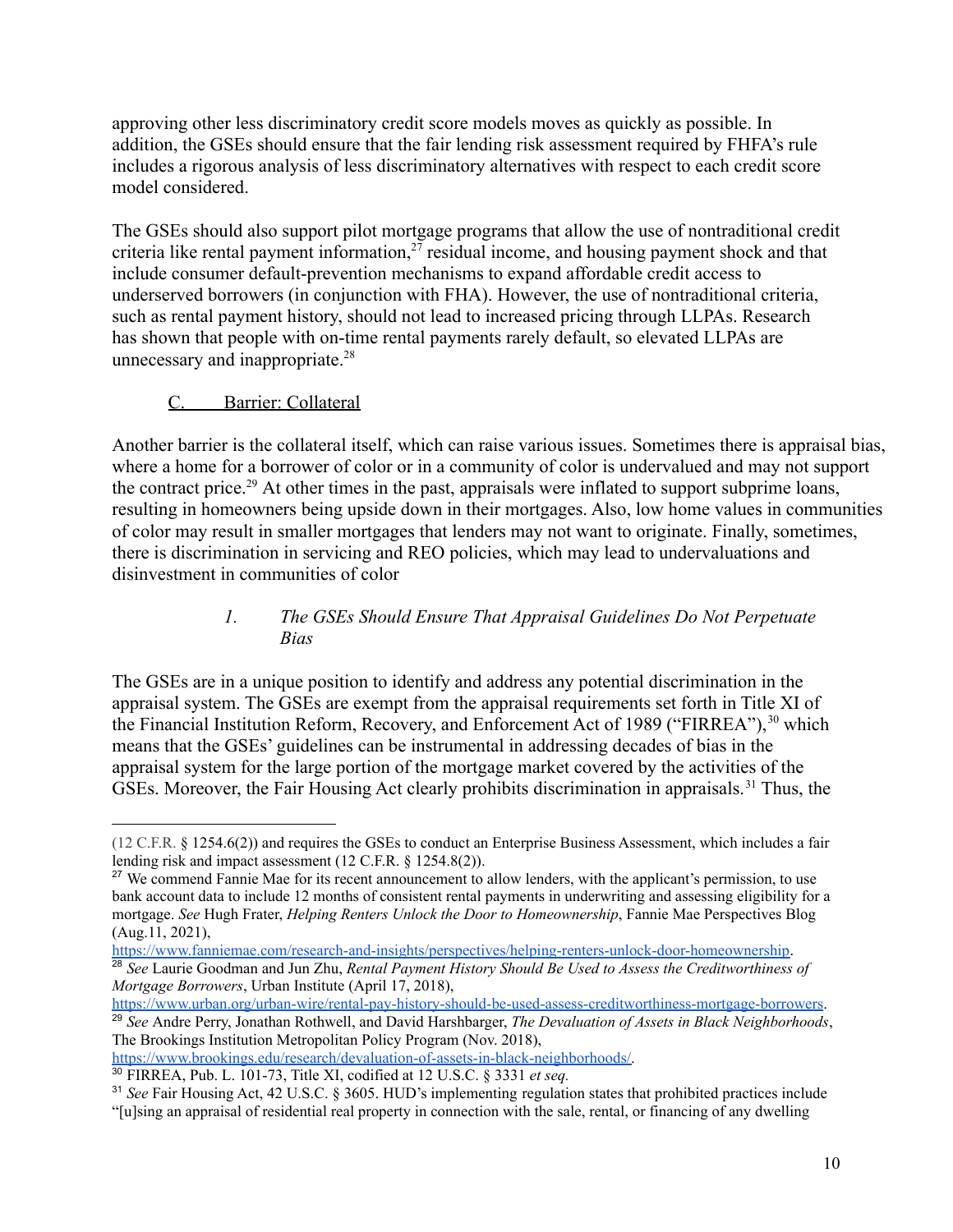GSEs face a compliance risk with respect to any appraisal activities that may potentially violate the Fair Housing Act or other fair lending laws. Given the important role that appraisals play for communities of color, the GSEs should ensure that appraisal guidelines mitigate any potential fair lending risk and any potential harm to people and communities of color. For example, the sales comparison approach may perpetuate the history of undervaluing homes in communities of color. The GSEs should review other approaches, such as the cost of rebuilding, that might ensure more equitable outcomes. Also, we have heard concerns raised by some lenders that the GSEs will not accept a subsequent appraisal at a higher value, if a borrower of color obtains a subsequent, fairer appraisal if the first appraisal appears to be biased. The GSEs should review whether their guidelines currently lock in biased appraisals.

In addition to the appraisal guidelines, the GSEs can share appraisal data and support appraisal research to seek more equitable outcomes. The GSEs have collected a rich data set regarding appraisals and are proposing to further refine this dataset.<sup>32</sup> The GSEs should release the appraisal data to the public on an aggregate basis (that is not personally identifiable) to facilitate research regarding the impact of appraisals and other housing practices on communities of color. Also, the GSEs should support research evaluating the impact of appraisal standards and alternative valuation services on borrowers and communities of color and whether less discriminatory alternatives exist.

#### *2. The GSEs Should Create Programs to Provide Liquidity for Small Dollar Mortgages*

The lack of liquidity for small dollar mortgage loans has a disparate impact on borrowers of color and entire cities and regions across the nation, who are more likely to need and apply for these loans.<sup>33</sup> Moreover, such programs actually support one of the key business justifications of the GSEs, which is to provide liquidity for mortgages for low- and moderate-income families even if the return is less than that earned on other activities.<sup>34</sup> Accordingly, the GSEs should create programs to provide liquidity for small dollar mortgage loan programs.

<sup>32</sup> *See* Fannie Mae, Uniform Appraisal Dataset (UAD), where the person knows or reasonably should know that the appraisal improperly takes into consideration race, color, religion, sex, handicap, familial status, or national origin." 24 C.F.R. § 100.135(d)(1).

[https://singlefamily.fanniemae.com/delivering/uniform-mortgage-data-program/uniform-appraisal-dataset.](https://singlefamily.fanniemae.com/delivering/uniform-mortgage-data-program/uniform-appraisal-dataset)

<sup>33</sup> *See* Ben Eisen, *Dearth of Credit Starves Detroit's Housing Market*, Wall Street Journal (Oct. 29, 2020), <https://www.wsj.com/articles/a-broken-mortgage-market-strands-detroits-black-residents-11603984218> (finding low property values to be the main driver of the dearth of mortgages in Detroit as lenders earn little profit on small dollar mortgages).

<sup>&</sup>lt;sup>34</sup> Fannie Mae and Freddie Mac Charters: "The Congress declares that the purposes of this title are to establish secondary market facilities for residential mortgages, to provide that the operations thereof shall be financed by private capital to the maximum extent feasible, and to authorize such facilities to...(3) provide ongoing assistance to the secondary market for residential mortgages (including activities relating to mortgages on housing for low- and moderate-income families involving a reasonable economic return that may be less than the return earned on other activities) by increasing the liquidity of mortgage investments and improving the distribution of investment capital available for residential mortgage financing." 12 U.S.C. § 1716 (Fannie Mae); 12 U.S.C. § 1451 note (Freddie Mac).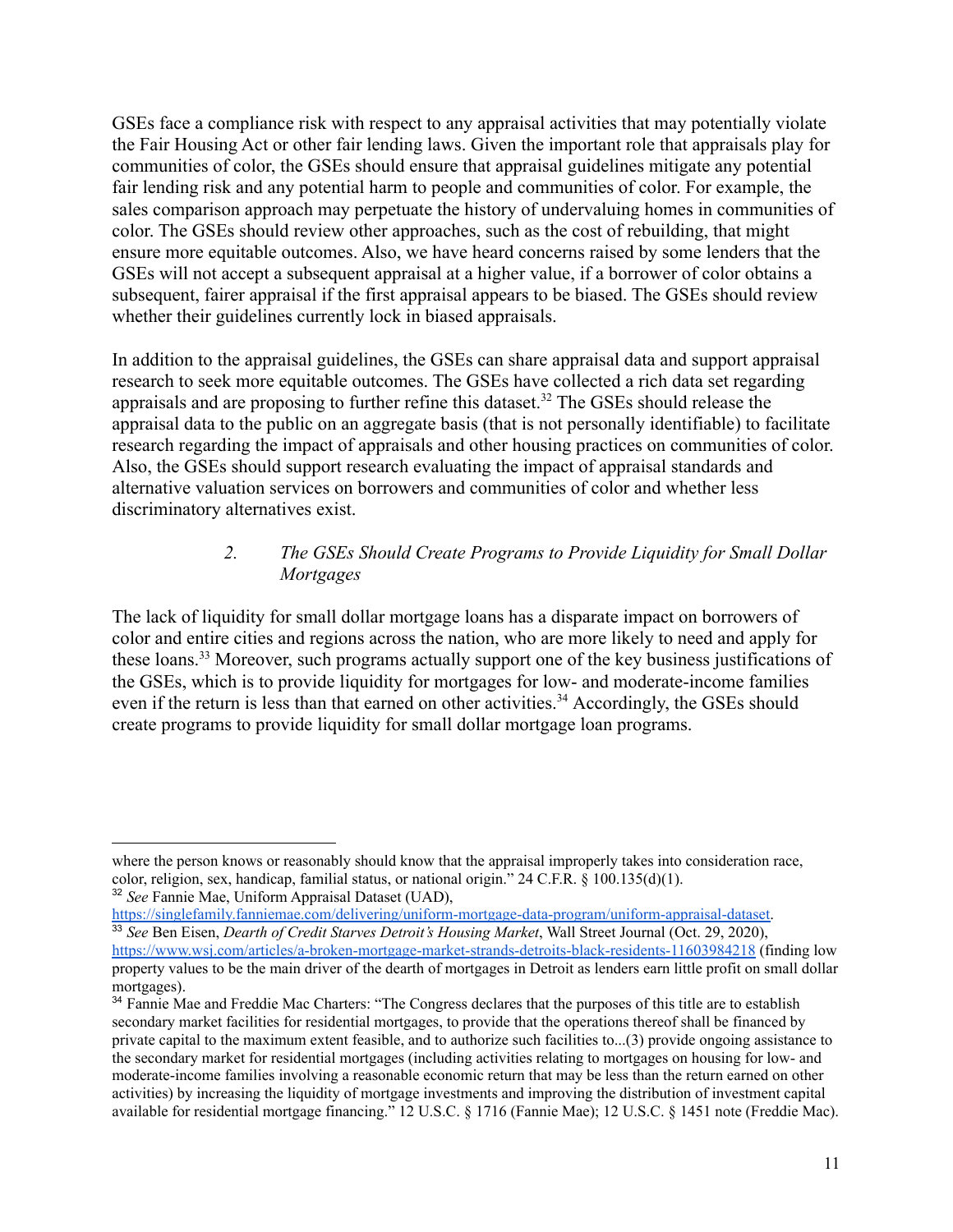## *3. The GSEs Should Ensure That Servicing and REO Policies Are Fair and Non-Discriminatory*

As with the Great Recession, the effects of the pandemic have fallen the hardest on Black and Brown borrowers. A CFPB survey of mortgage servicers' actions during the pandemic revealed troubling results.<sup>35</sup> Nearly half of the servicers surveyed did not collect or maintain information about a borrower's Limited English Proficiency ("LEP") status, making it impossible to determine which borrowers needed LEP services. Moreover, several servicers did not maintain race data, making it difficult to conduct fair lending analysis on servicing results.

The GSEs should support equitable mortgage servicing, including reducing racial or ethnic disparities in loan modifications and loss mitigation. To do so, the GSEs should:

- Require servicers to maintain data on the race and ethnicity of the borrowers;
- Regularly review servicers' loss mitigation outcomes disaggregated by race and ethnicity;
- Provide for the timely public release of detailed data on loan performance and servicing outcomes, including by race, ethnicity, and geography:
- Impose minimum required language access provisions, including asking about language preference; tracking that information in the servicing file and transferring it to subsequent servicers;
- Adding prominent links on loss mitigation websites to translated materials;
- Where appropriate, require servicers to send out the translated Early Intervention notice and other notices;
- Ensure effective oversight of their asset management companies to ensure compliance with policies; and
- Ensure that all policies for the maintenance and marketing of REO properties are fair and non-discriminatory. 36

# D. Barrier: Discrimination

The last barrier we discuss here is discrimination, which continues to plague and distort the market. For example, a recent analysis of nearly 7 million 30-year mortgages by University of California at Berkeley researchers found that Black and Latino applicants were charged higher interest rates and refinance fees when compared with White borrowers in both face-to-face and online transactions.<sup>37</sup> The Berkeley study also found that both face-to-face and online lenders rejected a total of 1.3 million creditworthy Black

<sup>35</sup> CFPB, *Mortgage Servicing COVID-19 Pandemic Response Metrics: Observations from Data Reported by Sixteen Servicers* (Aug. 2021),

[https://files.consumerfinance.gov/f/documents/cfpb\\_mortgage-servicing-covid-19-pandemic-response-metrics\\_repor](https://files.consumerfinance.gov/f/documents/cfpb_mortgage-servicing-covid-19-pandemic-response-metrics_report_2021-08.pdf) [t\\_2021-08.pdf.](https://files.consumerfinance.gov/f/documents/cfpb_mortgage-servicing-covid-19-pandemic-response-metrics_report_2021-08.pdf)

<sup>36</sup> For more details regarding fair housing concerns related to REO properties, *see* NFHA, *Foreclosure Crisis and Recovery*, [https://nationalfairhousing.org/reo/.](https://nationalfairhousing.org/reo/)

<sup>37</sup> Robert Bartlett, *et al.*, *Consumer Lending Discrimination in the Fintech Era* (Nov. 2019),

<https://faculty.haas.berkeley.edu/morse/research/papers/discrim.pdf>. *See also* Khristopher J. Brooks, *Disparity in Home Lending Costs Minorities Millions, Researchers Find*, CBS News (Nov. 15, 2019),

[https://www.cbsnews.com/news/mortgage-discrimination-black-and-latino-paying-millions-more-in-interest-study-s](https://www.cbsnews.com/news/mortgage-discrimination-black-and-latino-paying-millions-more-in-interest-study-shows/) [hows/.](https://www.cbsnews.com/news/mortgage-discrimination-black-and-latino-paying-millions-more-in-interest-study-shows/)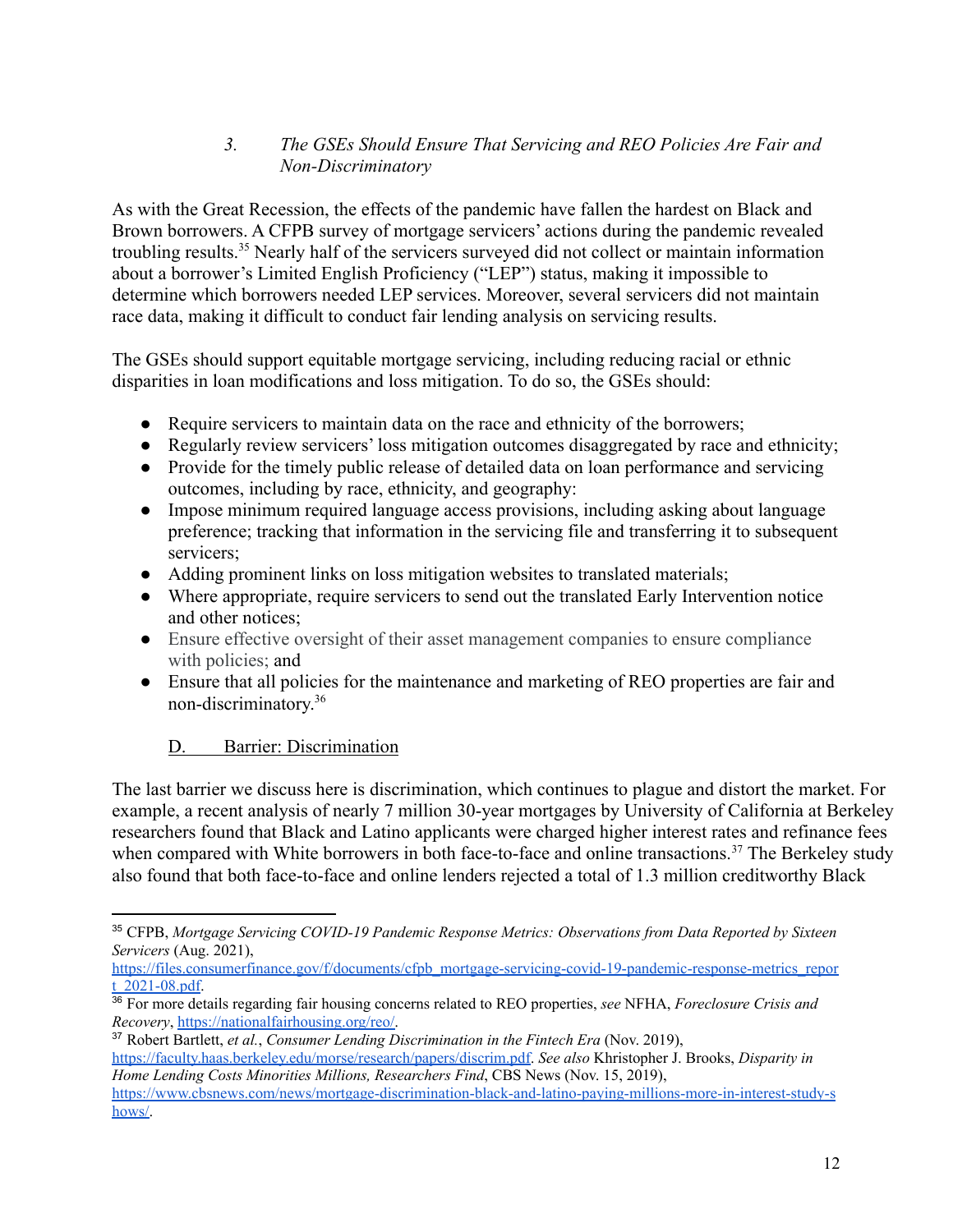and Latino applicants between 2008 and 2015. Similarly, a LendingTree study reported that Black and Latino applicants have had the highest denial rates since 2004.<sup>38</sup> Moreover, discriminatory trends are not limited to the mortgage market, but are pervasive in all aspects of housing. In a discouraging discovery, a recent study found that neighborhood racial composition was an even stronger determinant of a home's appraised value in 2015 than it was in 1980.<sup>39</sup> Researchers found that the race appraisal gap had in fact doubled since 1980.<sup>40</sup> Finally, these disturbing discriminatory trends hurt the economy as a whole. Researchers from the Federal Reserve Bank of San Francisco have identified redlining as one of the key structural barriers that caused a staggering \$22.9 trillion in losses to U.S. economic output over the past 30 years.<sup>41</sup> Given these circumstances, the GSEs should support strong oversight to ensure compliance with the fair housing and fair lending laws, including the obligation to Affirmatively Further Fair Housing.

#### *1. The GSEs Should Support Elevating the Office of Fair Lending Oversight to a Fully-Staffed Division*

Although the current Office of Fair Lending Oversight ("OFLO") has made effective decisions since its inception in 2018, its critically-important mission deserves to be elevated from a small office within the Division of Housing, Mission, and Goals, to a fully-staffed Division that reports to the Director. FHFA's fair lending mission should be co-equal with its safety and soundness mission, which would begin with creating a Division of Fair Lending Oversight that is co-equal to the Division of Enterprise Regulation (which oversees the safety and soundness mission).

FHFA's currently inferior treatment of the fair lending mission is evident on its website and documentation. At this time, the "Leadership and Organization" page of FHFA's website contains the following robust description of the supervisory duties of the Division of Enterprise Regulation:

Division of Enterprise Regulation (DER) led by Deputy Director Paul Miller provides management oversight, direction, and support for all examination activity involving the Enterprises, the development of supervision findings, and preparation of the annual reports of examination. The division monitors and assesses the financial condition and performance of the Enterprises and their compliance with regulations through annual on-site examinations and periodic visits. An examiner-in-charge leads examination

<sup>38</sup> Tendayi Kapfidze, *LendingTree Analysis Reveals Mortgage Denials at Cycle Lows* (Oct. 7, 2019), [https://www.lendingtree.com/mortgage-denials-at-cycle-low/#link=%7B%22role%22:%22standard%22,%22href%2](https://www.lendingtree.com/mortgage-denials-at-cycle-low/#link=%7B%22role%22:%22standard%22,%22href%22:%22https://www.lendingtree.com/mortgage-denials-at-cycle-low/%22,%22target%22:%22_blank%22,%22absolute%22:%22%22,%22linkText%22:%22%3Cstrong%3EA%20Lending%20Tree%20study%20released%20earlier%20this%20month%3C/strong%3E%22%7D) [2:%22https://www.lendingtree.com/mortgage-denials-at-cycle-low/%22,%22target%22:%22\\_blank%22,%22absolut](https://www.lendingtree.com/mortgage-denials-at-cycle-low/#link=%7B%22role%22:%22standard%22,%22href%22:%22https://www.lendingtree.com/mortgage-denials-at-cycle-low/%22,%22target%22:%22_blank%22,%22absolute%22:%22%22,%22linkText%22:%22%3Cstrong%3EA%20Lending%20Tree%20study%20released%20earlier%20this%20month%3C/strong%3E%22%7D) [e%22:%22%22,%22linkText%22:%22%3Cstrong%3EA%20Lending%20Tree%20study%20released%20earlier%2](https://www.lendingtree.com/mortgage-denials-at-cycle-low/#link=%7B%22role%22:%22standard%22,%22href%22:%22https://www.lendingtree.com/mortgage-denials-at-cycle-low/%22,%22target%22:%22_blank%22,%22absolute%22:%22%22,%22linkText%22:%22%3Cstrong%3EA%20Lending%20Tree%20study%20released%20earlier%20this%20month%3C/strong%3E%22%7D) [0this%20month%3C/strong%3E%22%7D](https://www.lendingtree.com/mortgage-denials-at-cycle-low/#link=%7B%22role%22:%22standard%22,%22href%22:%22https://www.lendingtree.com/mortgage-denials-at-cycle-low/%22,%22target%22:%22_blank%22,%22absolute%22:%22%22,%22linkText%22:%22%3Cstrong%3EA%20Lending%20Tree%20study%20released%20earlier%20this%20month%3C/strong%3E%22%7D).

<sup>39</sup> Junia Howell and Elizabeth Korver-Glen, *The Increasing Ef ect of Neighborhood Racial Composition on Housing Values, 1980-2015*, Social Problems (Sept. 4, 2020),

[https://academic.oup.com/socpro/advance-article-abstract/doi/10.1093/socpro/spaa033/5900507?redirectedFrom=ful](https://academic.oup.com/socpro/advance-article-abstract/doi/10.1093/socpro/spaa033/5900507?redirectedFrom=fulltext) [ltext.](https://academic.oup.com/socpro/advance-article-abstract/doi/10.1093/socpro/spaa033/5900507?redirectedFrom=fulltext)

<sup>40</sup> *See* Brentin Mock, *A Neighborhood's Race Af ects Home Values More Now Than in 1980*, Bloomberg CityLab (Sept. 21, 2020),

<sup>41</sup> *See* Shelby R. Buckman, *et al., The Economic Gains from Equity* (Sept. 8, 2021), [https://www.bloomberg.com/news/articles/2020-09-21/race-gap-in-home-appraisals-has-doubled-since-1980.](https://www.bloomberg.com/news/articles/2020-09-21/race-gap-in-home-appraisals-has-doubled-since-1980)

<https://www.brookings.edu/bpea-articles/the-economic-gains-from-equity/>.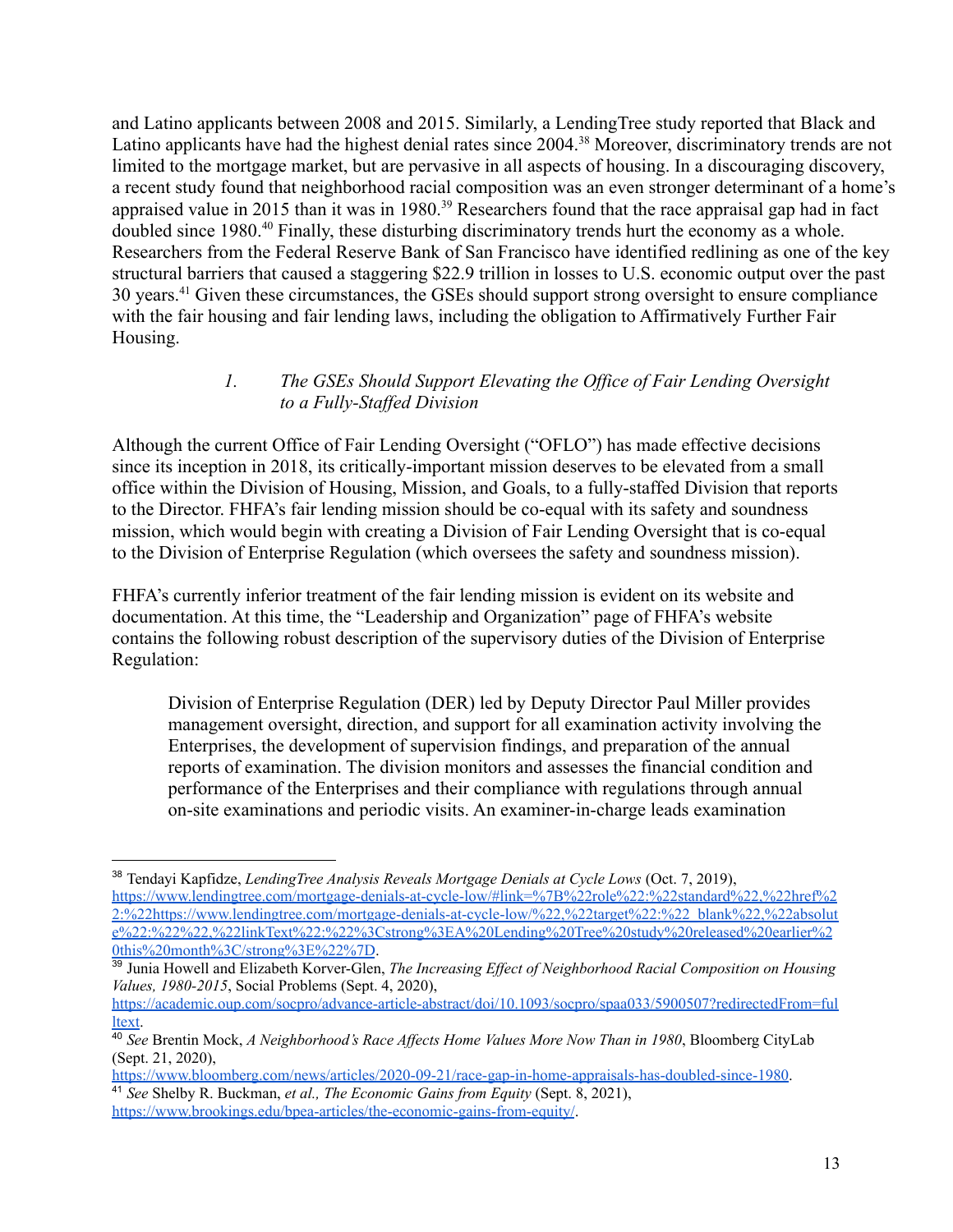activity at each Enterprise. Examination teams will expand further as DER continues to build towards a post-conservatorship future.<sup>42</sup>

However, the website's description of the Division of Housing, Mission, and Goals - where OFLO is currently housed - does not mention fair lending *at all*. Similarly, the most recent annual report provides one short sentence about the fair lending mission within the Division of Housing, Mission, and Goals, while providing the following complete description of the supervisory and policy duties of the Division of Enterprise Regulation:

The Division of Enterprise Regulation (DER) supervises the Enterprises and evaluates the safety and soundness of their financial condition and operations. World-class supervision of the Enterprises is critical to fulfilling the Agency's mission of fostering competitive, liquid, efficient, and resilient (CLEAR) national housing finance markets, and to preparing the Enterprises to responsibly exit the conservatorships. Using a risk-based supervisory approach, DER examiners conduct oversight through targeted examinations, ongoing monitoring and analysis activities, and issuing supervisory guidance to the Enterprises. DER prepares annual ROEs, which communicate DER's supervisory assessments of the Enterprises. The ROE assigns composite and component ratings in accordance with FHFA's supervisory rating system and communicates the principal examination conclusions and findings for the supervisory cycle. The division also provides support and advice to the Agency on supervisory issues, development of FHFA policy, and internal FHFA management activities.<sup>43</sup>

Presumably, the GSEs would like to create a strong and effective fair lending supervision program to ensure that they equitably serve the whole of the national housing finance market. This problem requires a structural solution, one that sends a strong signal about the importance of ensuring that the market operates in a nondiscriminatory way, creates the mechanism for accountability, and places that mechanism in a prominent place within the agency to make sure that it receives the resources and attention it requires.

### *2. The GSEs Should Support Increased Transparency regarding the Fair Lending Examination Findings*

The GSEs should ask FHFA to release a comprehensive report on the GSEs' compliance with the nation's fair housing and fair lending laws that is at least as detailed as the information provided regarding the safety and soundness examinations and the diversity and inclusion examinations, which are documented in the annual report.<sup>44</sup> Currently, the fair lending examination is the only examination not detailed in the annual report or other comprehensive report. In particular, the GSEs should encourage FHFA to provide specific information on the race and ethnicity of the

<sup>43</sup> FHFA, *Report to Congress 2020* at 5 (June 15, 2021),

<sup>44</sup> *See e.g.,* FHFA, Report to Congress 2020 (June 15, 2021), at 27 (detailed report of safety and soundness exam) and 65 (detailed report of diversity and inclusion exam),

<sup>42</sup> FHFA, Leadership and Organization, available at:

<https://www.fhfa.gov/AboutUs/Pages/Leadership-Organization.aspx>.

[https://www.fhfa.gov/AboutUs/Reports/ReportDocuments/Annual-Report-to-Congress-2020.pdf.](https://www.fhfa.gov/AboutUs/Reports/ReportDocuments/Annual-Report-to-Congress-2020.pdf)

[https://www.fhfa.gov/AboutUs/Reports/ReportDocuments/Annual-Report-to-Congress-2020.pdf.](https://www.fhfa.gov/AboutUs/Reports/ReportDocuments/Annual-Report-to-Congress-2020.pdf)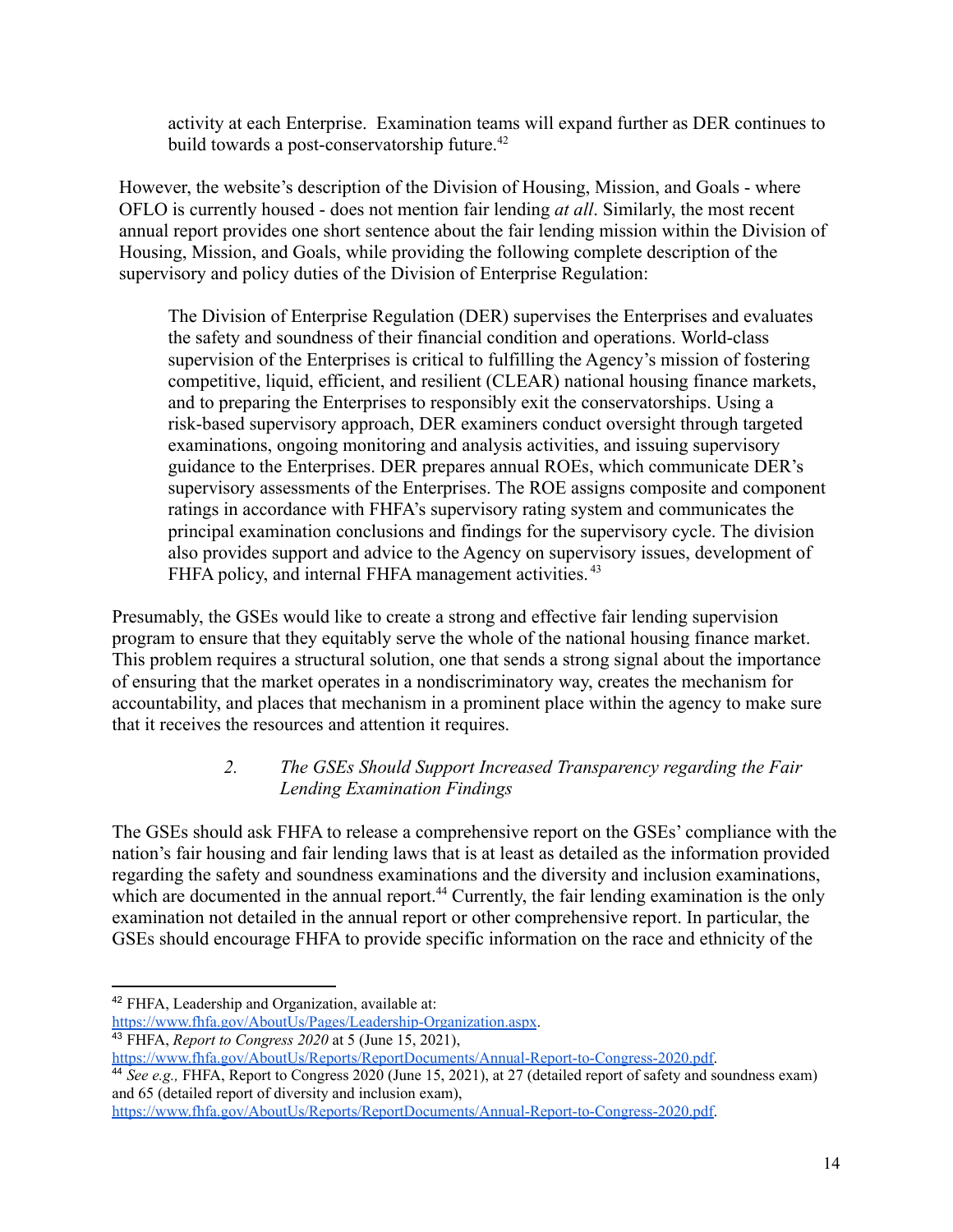borrowers sorted by product lines so key stakeholders can determine the extent to which the GSEs are serving the whole of the national housing finance market.

### E. Other Actions

## *1. Affirmatively Furthering Fair Housing*

The GSEs should work with FHFA to review how FHFA's authority and obligation to Affirmatively Further Fair Housing may create certain obligations for the GSEs. In HUD's recent interim final rule regarding the duty to Affirmatively Further Fair Housing, HUD noted that the rule is consistent with decades of case law that have held that "funding recipients, to meet their [Affirmatively Furthering Fair Housing] obligations, must, at a minimum, ensure that they make decisions informed by preexisting racial and socioeconomic residential segregation. The courts have further held that, informed by such information, funding recipients must strive to dismantle historic patterns of racial segregation; preserve integrated housing that already exists; and otherwise take meaningful steps to further the Fair Housing Act's purposes beyond merely refraining from taking discriminatory actions and banning others from such discrimination."<sup>45</sup> While the GSEs do not receive funds directly from FHFA, the GSEs receive certain benefits from an implicit guarantee and from conservatorship, and now receive an explicit guarantee through the Preferred Stock Purchase Agreement.<sup>46</sup> FHFA and the GSEs should ensure that the review of the Affirmatively Furthering Fair Housing obligations includes single-family loans as well as multi-family loans.

## *2. Duty to Serve Plans*

*Affirmatively Furthering Fair Housing*. The GSEs should adjust their Duty to Serve Plans to include an emphasis on Affirmatively Furthering Fair Housing in every goal and undertake activities to expand housing opportunities for groups disproportionately experiencing housing discrimination. Under the current rule, FHFA may provide extra credit for residential economic diversity activities.<sup>47</sup> One approach to strengthening the framework would be for the GSEs to request that FHFA clarify in the Evaluation Guidance that extra credit may be provided for residential economic diversity activities that fulfill the goal of Affirmatively Furthering Fair Housing.<sup>48</sup>

*Shared Equity Programs*. The GSEs should provide robust support for Shared Equity programs to support the development of affordable housing in the Duty to Serve Plans. In addition, the GSEs should advocate for the increased standardization in the process for underwriting loans that

<sup>45</sup> HUD, Restoring Affirmatively Furthering Fair Housing Definitions and Certifications, Interim Final Rule, 86 Fed. Reg. 30779, 30780 (June 10, 2021).

<sup>46</sup> *See* U.S. Department of the Treasury, Treasury Department and FHFAAmend Terms of Preferred Stock Purchase Agreements for Fannie Mae and Freddie Mac (Jan. 14, 2021), [https://home.treasury.gov/news/press-releases/sm1236.](https://home.treasury.gov/news/press-releases/sm1236)

<sup>47</sup> *See* 12 C.F.R. § 1282.36(c)(3).

<sup>48</sup> *See e.g*., FHFA, *Duty to Serve Evaluation Guidance*, Guidance 2020-4 at 15 (March 11, 2020), [https://www.fhfa.gov/PolicyProgramsResearch/Programs/Documents/Revised-Evaluation-Guidance-March-2020.pd](https://www.fhfa.gov/PolicyProgramsResearch/Programs/Documents/Revised-Evaluation-Guidance-March-2020.pdf) [f](https://www.fhfa.gov/PolicyProgramsResearch/Programs/Documents/Revised-Evaluation-Guidance-March-2020.pdf).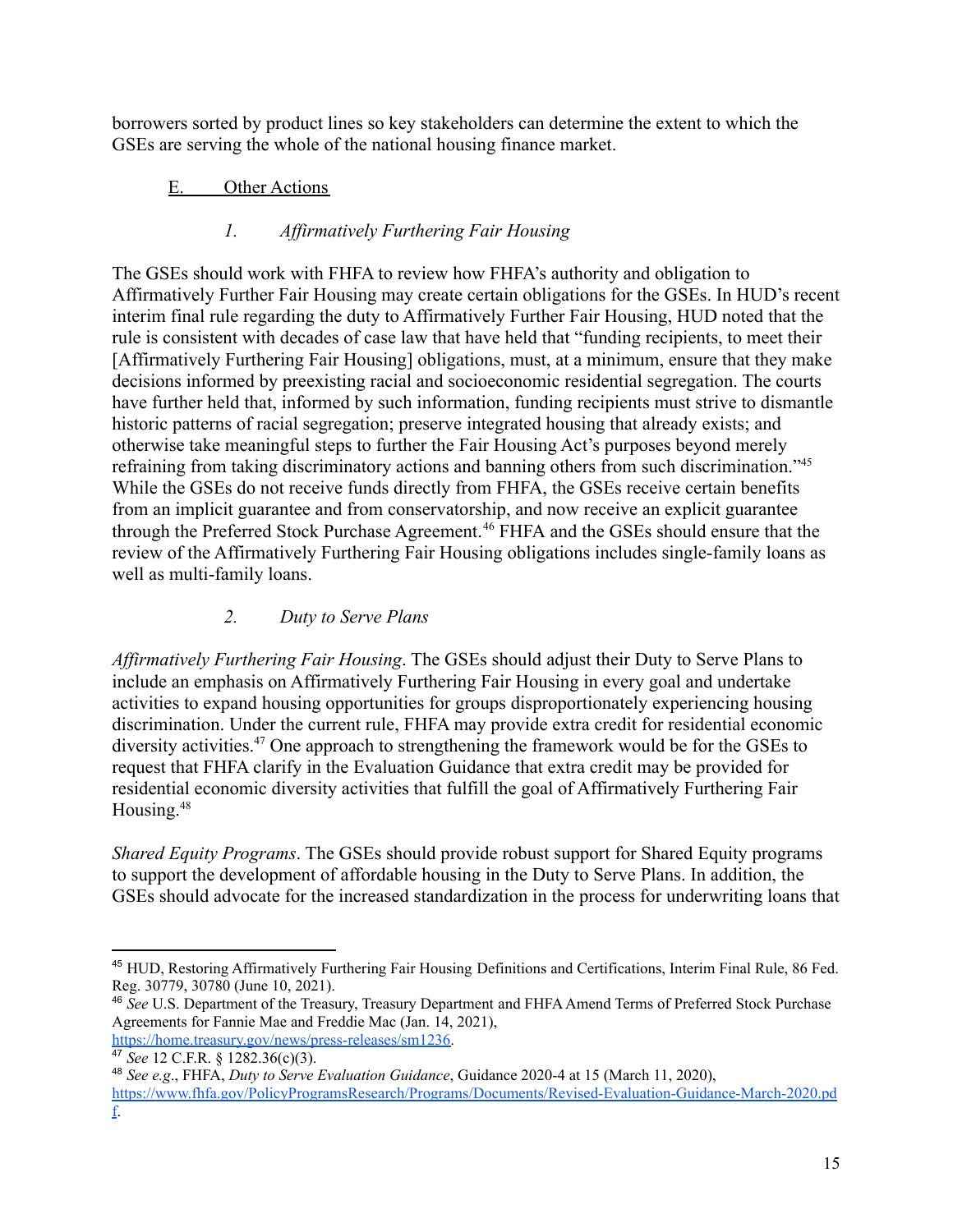support Shared Equity Programs, expand educational awareness of the programs, develop pilot programs to explore best practices, and help develop tools to increase their use.

*Meaningful Goals for Racially or Ethnically Concentrated Areas of Poverty*. The GSEs should strive to adopt meaningful and significant goals to expand credit access and address housing inequities in Racially or Ethnically Concentrated Areas of Poverty in their Duty to Serve Plans.

# *3. Affordable Housing Goals*

The GSEs should support strengthening and fully enforcing the affordable housing goals to ensure that their true purpose is realized. They can be a tool for helping to build household wealth in a safe and sound manner while also shoring up economic growth.

## *4. Personnel and Training*

Efforts to provide fair and equitable solutions to the racial and ethnic homeownership gap can be complex and ever-evolving. The GSEs should hire staff with specialized skills and backgrounds in fair housing and fair lending to support these efforts. In addition, the GSEs should ensure that staff reflect the rich and broad diversity of the nation, including diversity based on race, national origin, disability status and gender. Increasing staff diversity will lead to better outcomes for the housing finance market. Research has shown that diverse teams are more innovative and productive<sup>49</sup> and that companies with more diversity are more profitable.<sup>50</sup> Moreover, people with diverse backgrounds and experiences bring unique and important perspectives to understanding how certain decisions impact different segments of the market.<sup>51</sup>

Finally, the GSEs should ensure that all stakeholders involved in housing finance decisions receive regular training on fair lending and racial equity principles. Trained professionals are better able to identify and recognize issues that may raise red flags. They are also better able to design systems that result in non-discriminatory and equitable outcomes. The more stakeholders in the field who are educated about fair lending and equity issues, the more likely housing finance structures will expand opportunities for all consumers.

<sup>51</sup> *See, e.g.,* Inioluwa Deborah Raji, et al., Closing the AI Accountability Gap: Defining an End-to-End Framework for Internal Algorithmic Auditing at 39 (2020), <https://dl.acm.org/doi/pdf/10.1145/3351095.3372873> (stressing the importance of "standpoint diversity" as algorithm development implicitly encodes developer assumptions of which they may not be aware); Steve Lohr, Facial Recognition is Accurate, If You're a White Guy, N.Y. Times (Feb. 9, 2018), <https://www.nytimes.com/2018/02/09/technology/facial-recognition-race-artificial-intelligence.html> (explaining how Joy Buolamwini, a Black computer scientist, discovered that facial recognition worked well for her White friends but not for her). <sup>50</sup> *See, e.g.,* David Rock and Heidi Grant, Why Diverse Teams Are Smarter, Harvard Business Review (Nov. 4, 2016), <https://hbr.org/2016/11/why-diverse-teams-are-smarter> (reporting that companies in the top quartile for ethnic and racial diversity in management were 35% more likely to have financial returns above their industry mean, and those in the top quartile for gender diversity were 15% more likely to have returns above the industry mean).

<sup>49</sup> *See, e.g.,* John Rampton, Why You Need Diversity on Your Team, and 8 Ways to Build It, Entrepreneur (Sept. 26, 2019), [https://www.entrepreneur.com/article/338663.](https://www.entrepreneur.com/article/338663)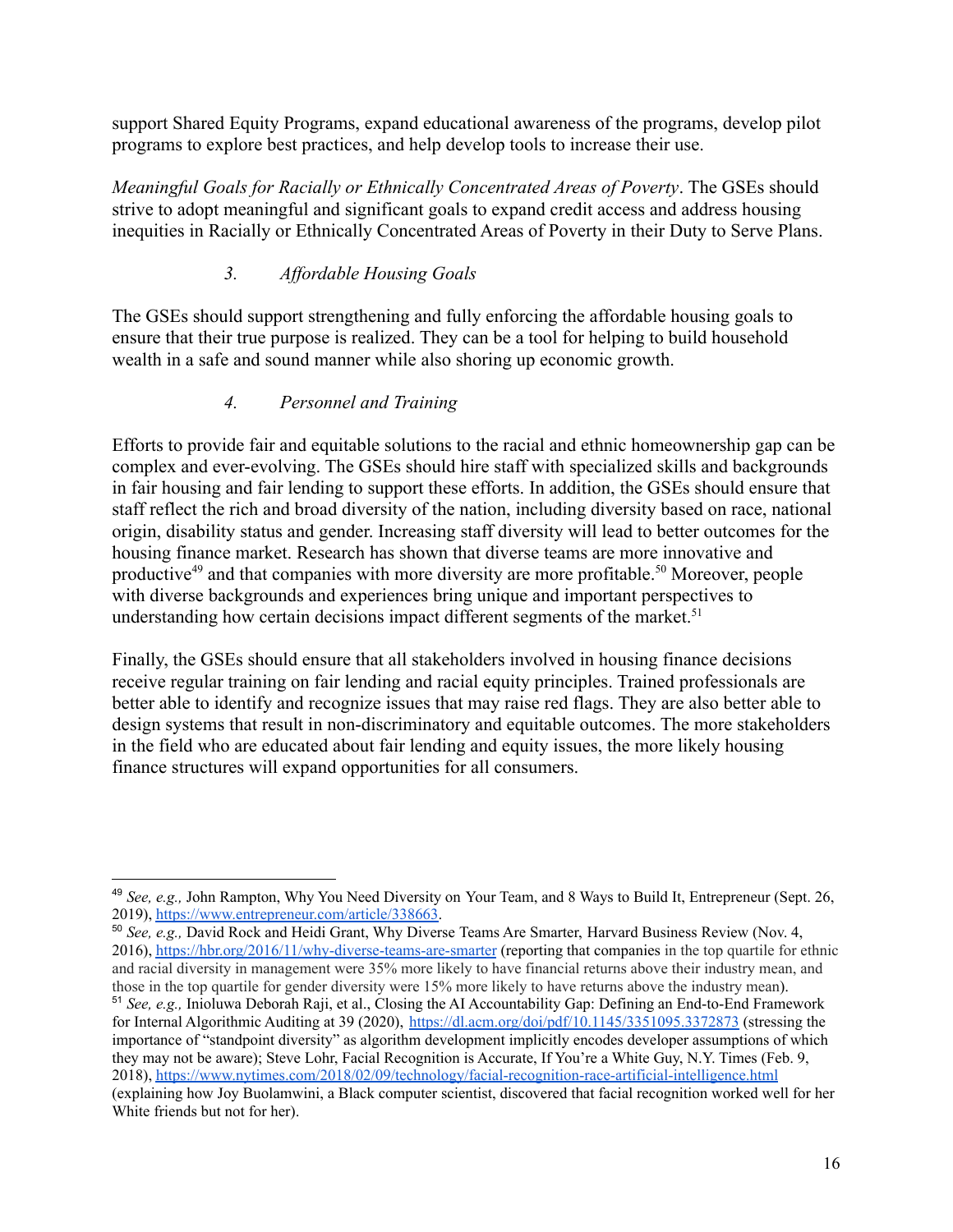#### **III. FHFA Should Publicly Release an Equity Plan for the Agency**

In light of President Biden's executive order, FHFA should publicly release an Equity Plan for its own agency. On January 20, 2021, the Biden Administration issued Executive Order 31985: "Advancing Racial Equity and Support for Underserved Communities through the Federal Government."<sup>52</sup> The executive order calls for "an ambitious whole-of-government equity agenda that matches the scale of the opportunities and challenges that we face." Among other things, the executive order asked agencies to identify potential barriers for underserved communities and to produce a plan for addressing any barriers to full and equal participation in agency programs. Accordingly, FHFA should publicly release an Equity Plan that identifies barriers to advancing equity in housing finance and provides a plan to address those barriers.

## **IV. Conclusion**

The racial and ethnic homeownership gap is wide and persistent. However, this gap is not insurmountable. We hope that the policy recommendations described above can provide a roadmap that the GSEs and FHFA can use to ensure that the national housing finance market promotes equitable outcomes and uplifts the whole of the market.

Thank you for considering our views. If you have any questions, please contact Nikitra Bailey, Senior Vice President of Public Policy ([nbailey@nationalfairhousing.org\)](mailto:nbailey@nationalfairhousing.org), or Maureen Yap, Senior Counsel ([myap@nationalfairhousing.org](mailto:myap@nationalfairhousing.org)), at the National Fair Housing Alliance.

Sincerely,

Americans for Financial Reform Education Fund

Autistic Self Advocacy Network

Center for Community Progress

Consumer Action

Consumer Federation of America

Illinois People's Action

Integrated Community Solutions, Inc

Long Island Housing Services, Inc.

<sup>52</sup> 86 Fed. Reg. 7009 (Jan. 25, 2021). We acknowledge that FHFA is an independent agency and not necessarily required to follow the executive order.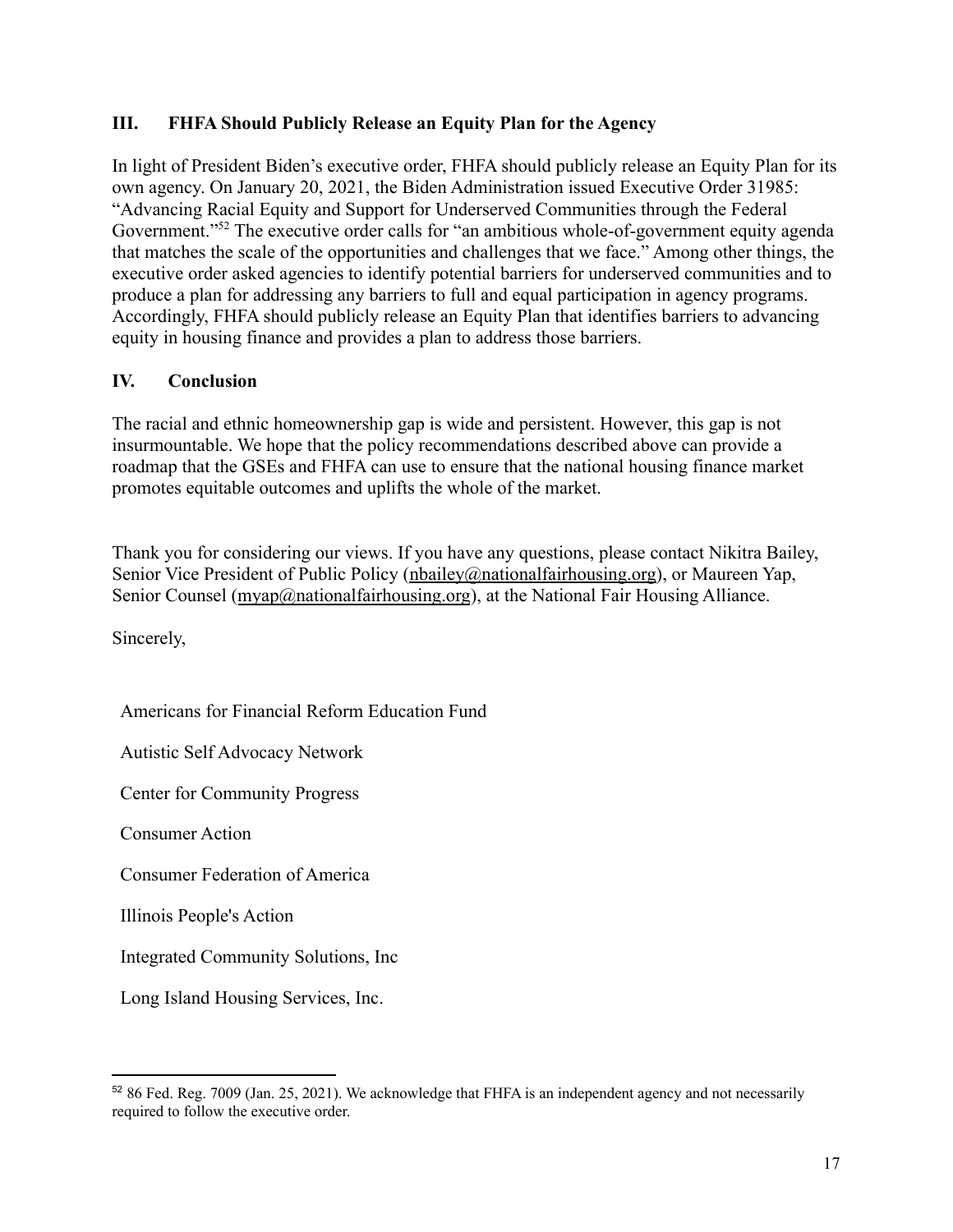MICAH- Metropolitan Interfaith Council on Affordable Housing

National CAPACD- National Coalition for Asian Pacific American Community Development

National Coalition For The Homeless

National Consumer Law Center (on behalf of its low-income clients)

National Fair Housing Alliance

Poverty and Race Research Action Council

Prosperity Now